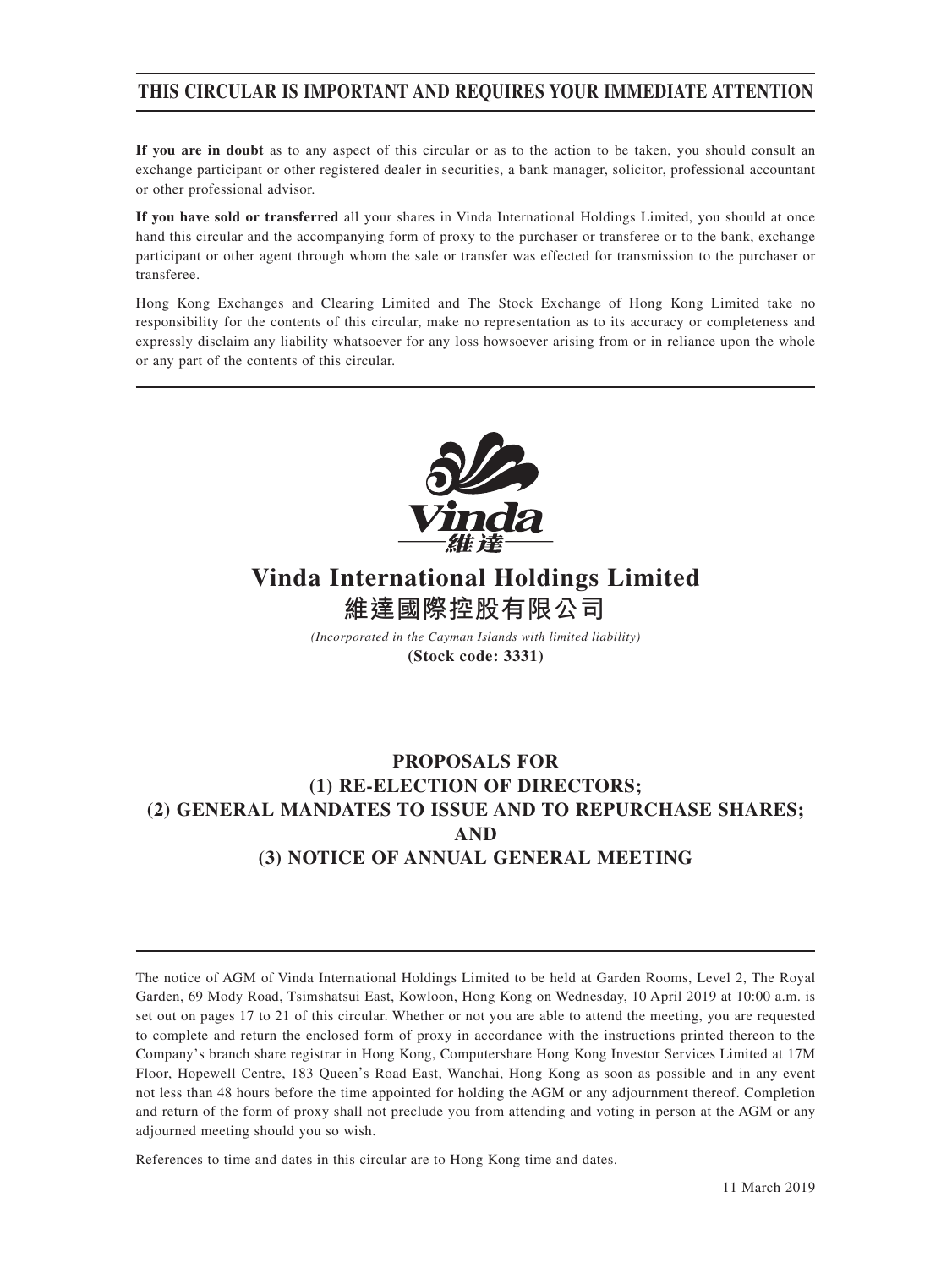# **CONTENTS**

## Page

| <b>LETTER FROM THE BOARD</b>                                                                                      |                          |
|-------------------------------------------------------------------------------------------------------------------|--------------------------|
|                                                                                                                   | 3                        |
| 2.                                                                                                                | $\overline{4}$           |
| GENERAL MANDATES TO ISSUE AND TO REPURCHASE SHARES<br>3.                                                          | $\overline{4}$           |
| $\overline{4}$ .                                                                                                  | 5                        |
| 5 <sub>1</sub>                                                                                                    | $\overline{\mathcal{L}}$ |
| $RECOMMENDATION \ldots \ldots \ldots \ldots \ldots \ldots \ldots \ldots \ldots \ldots \ldots \ldots \ldots$<br>6. | 6                        |
|                                                                                                                   |                          |
| APPENDIX II - EXPLANATORY STATEMENT OF<br>THE REPURCHASE MANDATE                                                  | 13                       |
|                                                                                                                   |                          |
|                                                                                                                   | 17                       |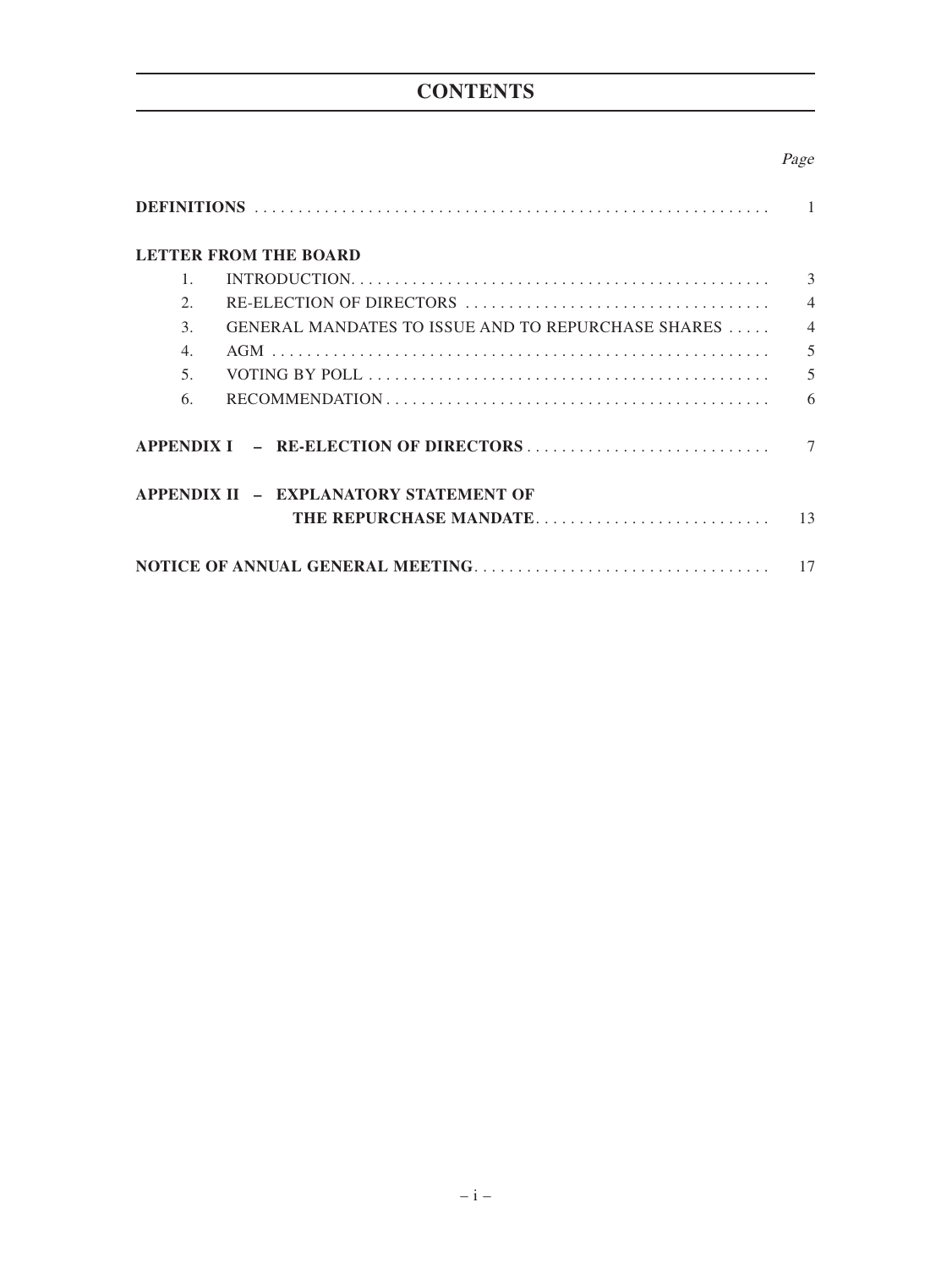## **DEFINITIONS**

In this circular, the following expressions have the following meanings unless the context otherwise requires:

| "AGM"                     | the annual general meeting of the Company to be held at<br>Garden Rooms, Level 2, The Royal Garden, 69 Mody Road,<br>Tsimshatsui East, Kowloon, Hong Kong on Wednesday, 10<br>April 2019 at 10:00 a.m.;                                                                                                   |
|---------------------------|-----------------------------------------------------------------------------------------------------------------------------------------------------------------------------------------------------------------------------------------------------------------------------------------------------------|
| "Articles of Association" | the articles of association of the Company as may be<br>amended from time to time, and "Article" shall mean an<br>article of the Article of Association;                                                                                                                                                  |
| "Board"                   | the board of Directors;                                                                                                                                                                                                                                                                                   |
| "Companies Ordinance"     | the Companies Ordinance (Chapter 622 of the Laws of<br>Hong Kong) as amended, supplemented or otherwise<br>modified from time to time;                                                                                                                                                                    |
| "Company"                 | Vinda International Holdings Limited, a company<br>incorporated in the Cayman Islands with limited liability,<br>the Shares of which are listed on the Stock Exchange;                                                                                                                                    |
| "Director(s)"             | the director(s) of the Company;                                                                                                                                                                                                                                                                           |
| "Group"                   | the Company and its subsidiaries (within the meaning of<br>the Companies Ordinance and/or the Hong Kong Financial<br>Reporting Standards issued by the Hong Kong Institute of<br>Certified Public Accountants) for the time being;                                                                        |
| "HK\$"                    | Hong Kong dollar(s), the lawful currency of Hong Kong;                                                                                                                                                                                                                                                    |
| "Hong Kong"               | Hong Kong Special Administrative Region of the PRC;                                                                                                                                                                                                                                                       |
| "Issue Mandate"           | the general and unconditional mandate to be voted at the<br>AGM to grant to the Directors to exercise the powers of<br>the Company to allot, issue and deal with the Shares not<br>exceeding 20% of the total number of issued Shares as at<br>the date of passing the resolution approving such mandate; |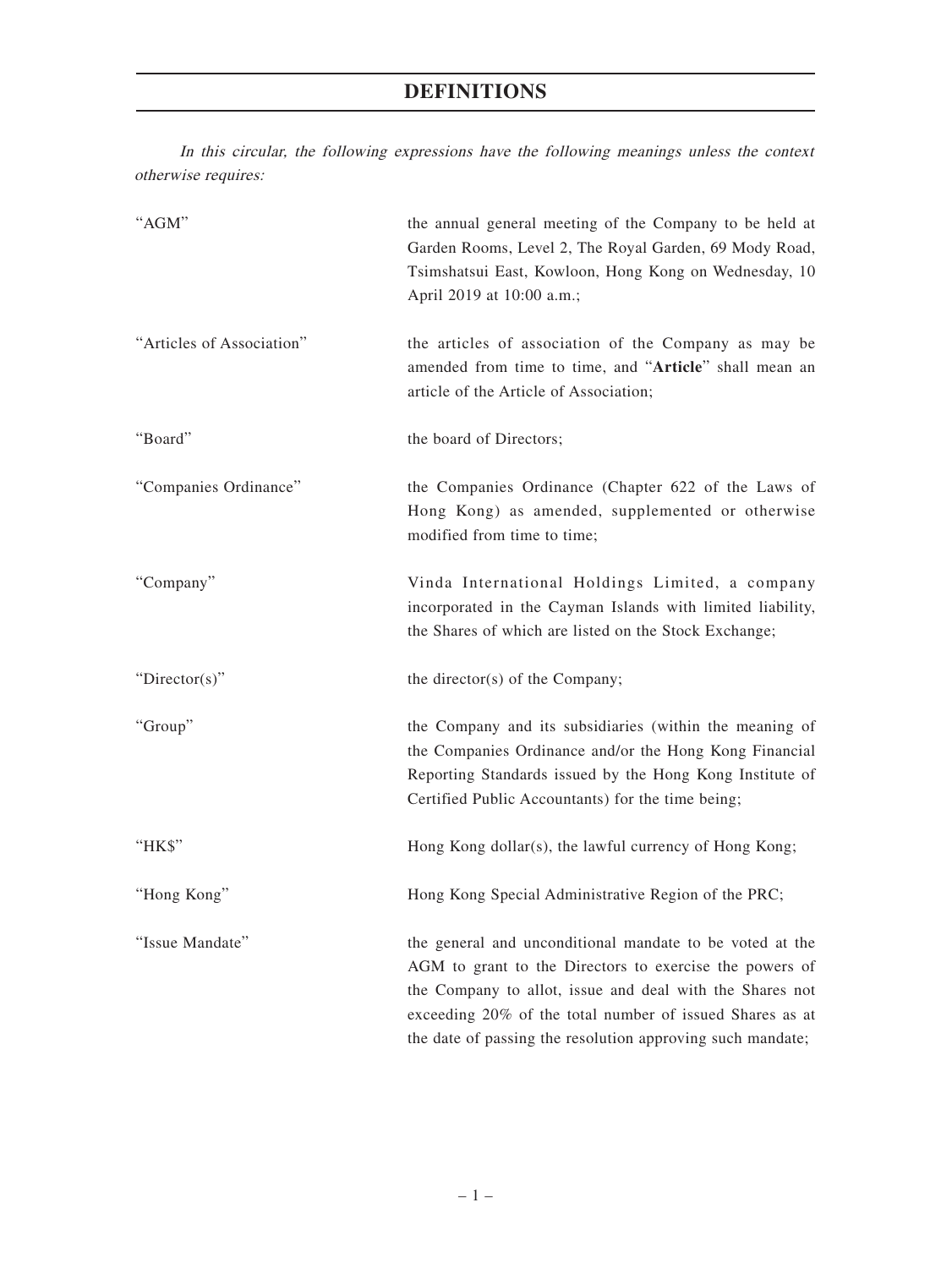## **DEFINITIONS**

| "Latest Practicable Date" | 5 March 2019, being the latest practicable date prior to the<br>printing of this circular for ascertaining certain information<br>referred to in this circular;                                                                                                                                       |
|---------------------------|-------------------------------------------------------------------------------------------------------------------------------------------------------------------------------------------------------------------------------------------------------------------------------------------------------|
| "Listing Rules"           | the Rules Governing the Listing of Securities on the<br>Stock Exchange, as amended, supplemented or otherwise<br>modified from time to time;                                                                                                                                                          |
| "PRC"                     | the People's Republic of China;                                                                                                                                                                                                                                                                       |
| "Repurchase Mandate"      | the general and unconditional mandate to be voted at the<br>AGM to grant to the Directors authorising the repurchases<br>by the Company on the Stock Exchange of Shares not<br>exceeding 10% of the total number of issued Shares as at<br>the date of passing the resolution approving such mandate; |
| "RMB"                     | Renminbi, the lawful currency of the PRC;                                                                                                                                                                                                                                                             |
| "SFO"                     | the Securities and Futures Ordinance (Chapter 571 of<br>the Laws of Hong Kong) as amended, supplemented or<br>otherwise modified from time to time;                                                                                                                                                   |
| "Share $(s)$ "            | fully paid shares of HK\$0.10 each or such other nominal<br>amount prevailing from time to time in the capital of the<br>Company;                                                                                                                                                                     |
| "Shareholder(s)"          | holder(s) of the Shares;                                                                                                                                                                                                                                                                              |
| "Stock Exchange"          | The Stock Exchange of Hong Kong Limited;                                                                                                                                                                                                                                                              |
| "Takeovers Code"          | The Codes on Takeovers and Mergers and Share Buy-backs<br>as amended, supplemented or otherwise modified from time<br>to time; and                                                                                                                                                                    |
| $``q_0"$                  | per cent.                                                                                                                                                                                                                                                                                             |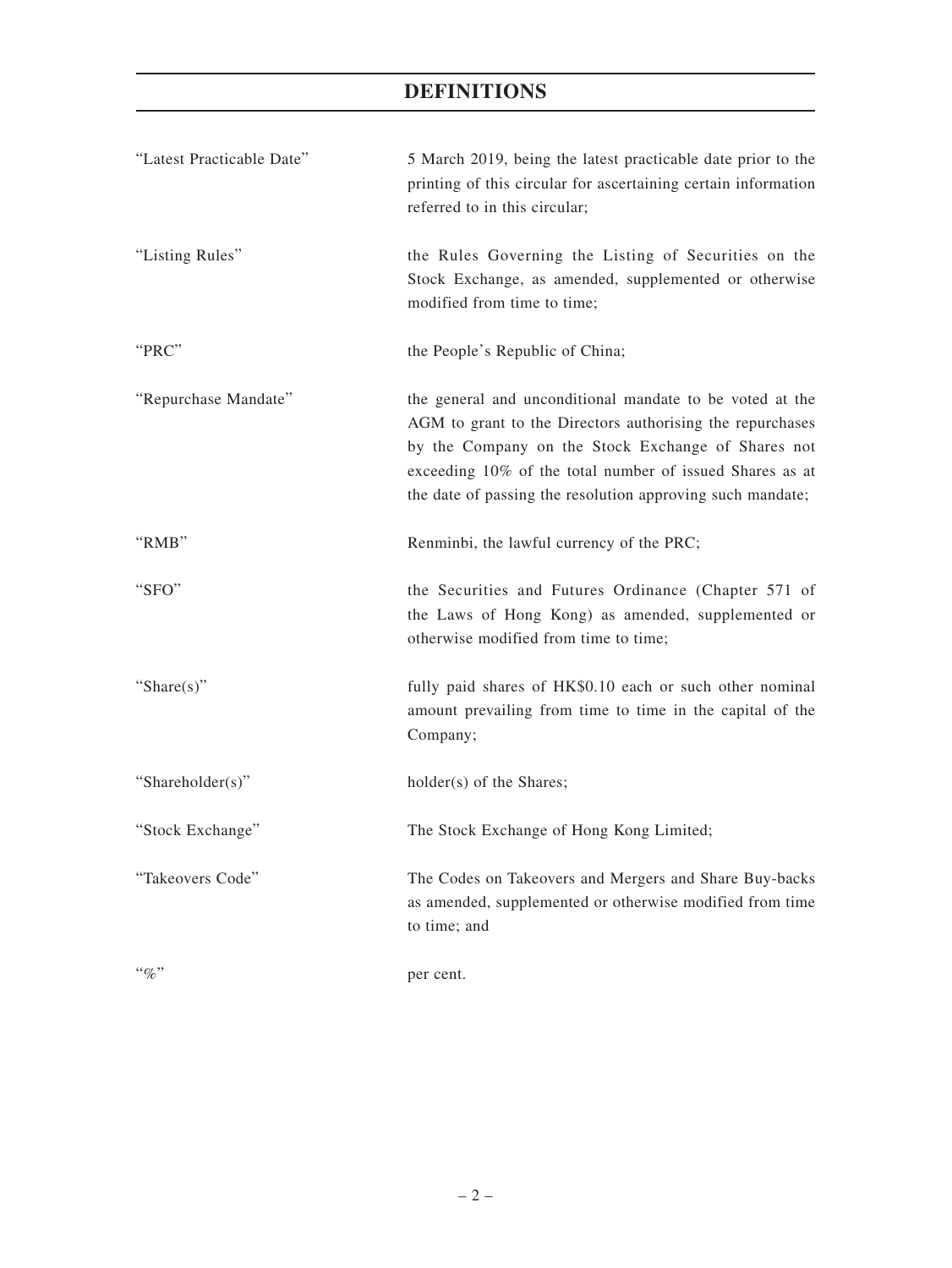## **LETTER FROM THE BOARD**



# **Vinda International Holdings Limited 維達國際控股有限公司**

*(Incorporated in the Cayman Islands with limited liability)* **(Stock code: 3331)**

Executive Directors: Mr. LI Chao Wang (Chairman) Ms. YU Yi Fang (Vice Chairman) Mr. Johann Christoph MICHALSKI (Chief Executive Officer) Ms. LI Jielin (Deputy Chief Executive Officer) Mr. DONG Yi Ping (Chief Technology Officer)

Non-Executive Directors: Mr. Jan Christer JOHANSSON (Vice Chairman) Mr. Carl Magnus GROTH Mr. Carl Fredrik Stenson RYSTEDT

Independent Non-Executive Directors: Mr. CHIA Yen On Ms. LEE Hsiao-yun Ann Mr. TSUI King Fai Mr. WONG Kwai Huen, Albert

Alternate Directors: Mr. Gert Mikael SCHMIDT (alternate to Mr. JOHANSSON and Mr. GROTH) Mr. Herve Stephane ROSE (alternate to Mr. RYSTEDT)

Registered Office: Cricket Square Hutchins Drive P.O. Box 2681 Grand Cayman KY1-1111 Cayman Islands

Principal Place of Business in Hong Kong: Penthouse East Ocean Centre 98 Granville Road Tsim Sha Tsui East Kowloon, Hong Kong

11 March 2019

To the Shareholders

Dear Sir/Madam,

### **PROPOSALS FOR (1) RE-ELECTION OF DIRECTORS; (2) GENERAL MANDATES TO ISSUE AND TO REPURCHASE SHARES; AND (3) NOTICE OF ANNUAL GENERAL MEETING**

### **1. INTRODUCTION**

The purpose of this circular is to provide you with requisite information regarding resolutions to be proposed at the AGM. The proposed resolutions include (i) re-election of Directors; and (ii) the grant of general mandates to issue and to repurchase Shares.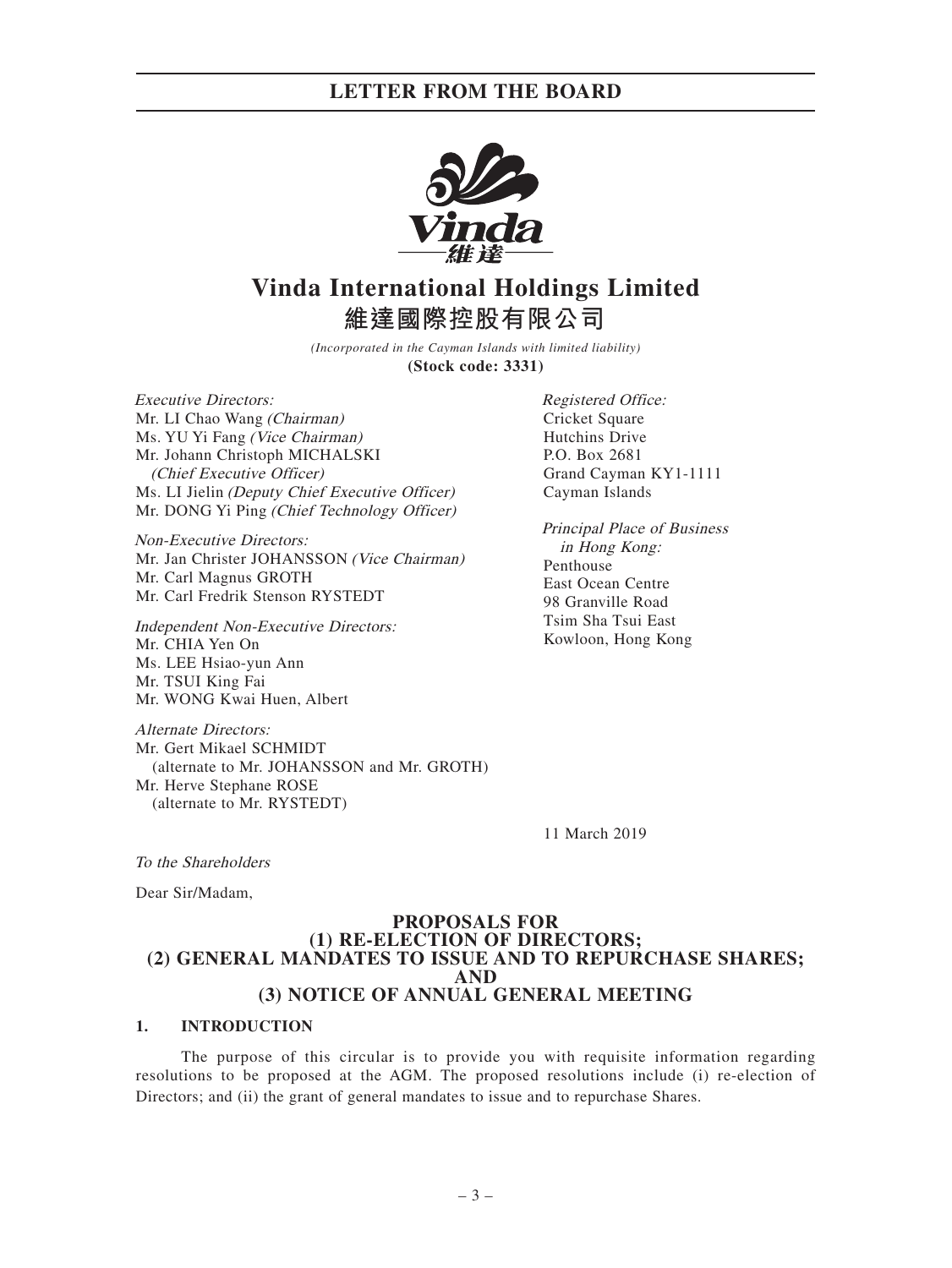## **LETTER FROM THE BOARD**

### **2. RE-ELECTION OF DIRECTORS**

The Board currently comprises twelve Directors, of which five are Executive Directors, namely Mr. LI Chao Wang, Ms. YU Yi Fang, Mr. Johann Christoph MICHALSKI, Ms. LI Jielin and Mr. DONG Yi Ping; three are Non-Executive Directors, namely Mr. Jan Christer JOHANSSON, Mr. Carl Magnus GROTH and Mr. Carl Fredrik Stenson RYSTEDT; and four are Independent Non-Executive Directors, namely Mr. CHIA Yen On, Ms. LEE Hsiao-yun Ann, Mr. TSUI King Fai, and Mr. WONG Kwai Huen, Albert.

In accordance with Article 87(1) of the Articles of Association, at each annual general meeting of the Company, one-third of the Directors for the time being (save and except those Directors in respect of whom the provision of Article 86(3) applies) or, if their number is not three or a multiple of three, then the number nearest but not less than one-third, shall retire from office by rotation. The Directors to retire in every year shall be those who have been longest in office since their last re-election but as between persons who became Directors on the same day, those to retire shall (unless otherwise agree between themselves) be determined by lot. Accordingly, Mr. DONG Yi Ping, Mr. Carl Fredrik Stenson RYSTEDT, Mr. CHIA Yen On and Mr. TSUI King Fai will retire by rotation and, being eligible, offer themselves for re-election at the AGM.

The biographical and other details of the Directors proposed to be re-elected at the AGM are set out in Appendix I to this circular.

### **3. GENERAL MANDATES TO ISSUE AND TO REPURCHASE SHARES**

It will be proposed at the AGM to grant to the Directors (i) a general mandate to allot, issue and deal with Shares up to a limit equal to 20% of the total number of issued Shares as at the date of passing the relevant resolution and adding to such general mandate so granted to the Directors any Shares representing the number of Shares repurchased by the Company under the Repurchase Mandate; and (ii) a Repurchase Mandate to repurchase Shares not exceeding 10% of the total number of issued Shares as at the date of passing the relevant resolution.

As at the Latest Practicable Date, a total of 1,194,997,373 Shares were in issue. Subject to the passing of the proposed resolution granting the Issue Mandate to the Directors and on the basis that no Shares will be issued and/or repurchased by the Company prior to the AGM, the Company would be allowed under the Issue Mandate to issue a maximum of 238,999,474 Shares representing 20% of the total number of issued Shares as at the date of the AGM.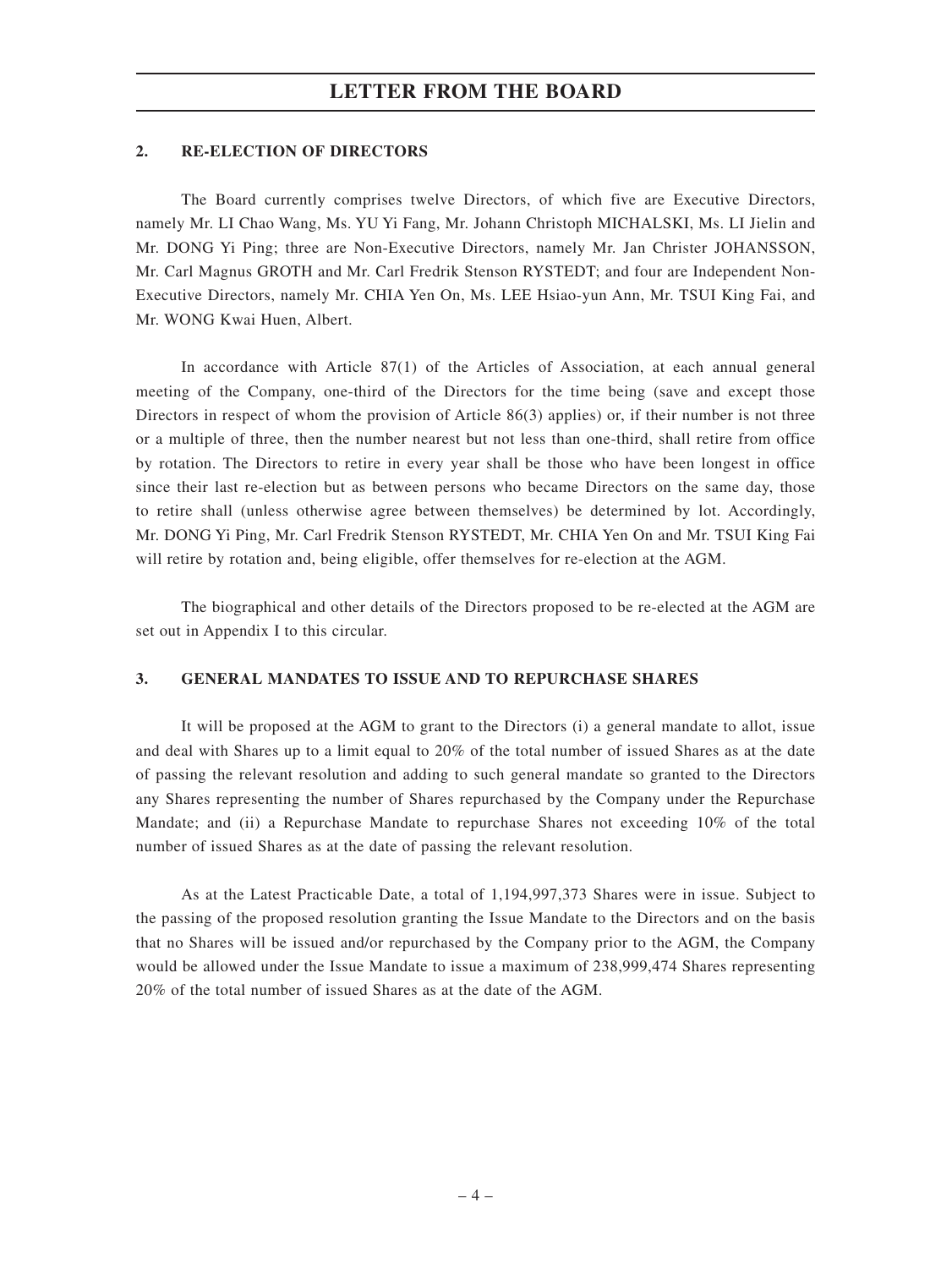## **LETTER FROM THE BOARD**

The Issue Mandate and the Repurchase Mandate would expire at the earliest of: (a) the conclusion of the next annual general meeting of the Company; or (b) the expiration of the period within which the next annual general meeting of the Company is required by the Articles of Association or by any applicable laws to be held; or (c) the passing of ordinary resolution(s) by Shareholders in general meeting revoking or varying the authority given to the Directors.

An explanatory statement, as required by the Listing Rules to be given to Shareholders in connection with the Repurchase Mandate, is set out in Appendix II to this circular.

### **4. AGM**

A notice convening the AGM to be held on Wednesday, 10 April 2019 is set out on pages 17 to 21 of this circular. A form of proxy for use at the AGM is also enclosed with this circular. You are requested to complete the form of proxy and return it to the share registrar of the Company, Computershare Hong Kong Investor Services Limited, in accordance with the instructions printed thereon not less than 48 hours before the time appointed for holding the AGM or any adjournment thereof, whether or not you intend to be present at the AGM. Completion and return of the form of proxy will not prevent you from attending and voting in person at the AGM or any adjournment thereof should you so wish.

### **5. VOTING BY POLL**

Pursuant to Rule 13.39(4) of the Listing Rules, any vote of shareholders at a general meeting must be taken by poll except where the chairman, in good faith, decides to allow a resolution which relates purely to a procedural or administrative matter to be voted on by a show of hands. The resolutions to be proposed at the AGM do not relate purely to a procedural or administrative matter. Therefore, all the resolutions put to the vote at the AGM will be taken by way of poll. The chairman of the AGM will explain the detailed procedures for conducting a poll at the commencement of the AGM.

After the conclusion of the AGM, the poll results will be published on the website of the Stock Exchange and the website of the Company.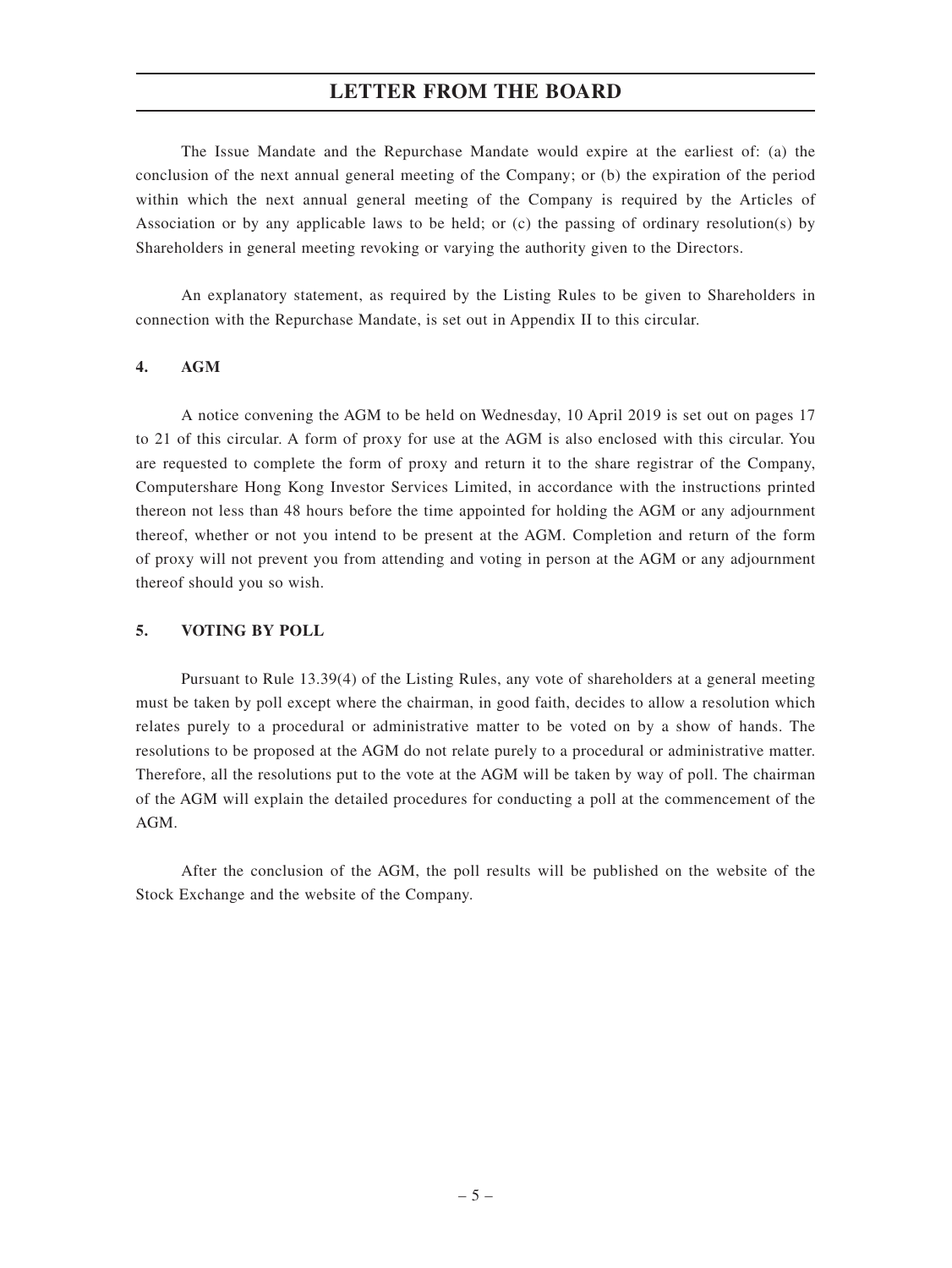## **6. RECOMMENDATION**

The Board is of the opinion that the re-election of Directors and the granting of the Issue Mandate and the Repurchase Mandate to Directors are in the best interests of the Company and the Shareholders as a whole. Accordingly, the Directors recommend the Shareholders to vote in favour of all the relevant resolutions to be proposed at the AGM.

> Yours faithfully, **By Order of the Board LI Chao Wang** Chairman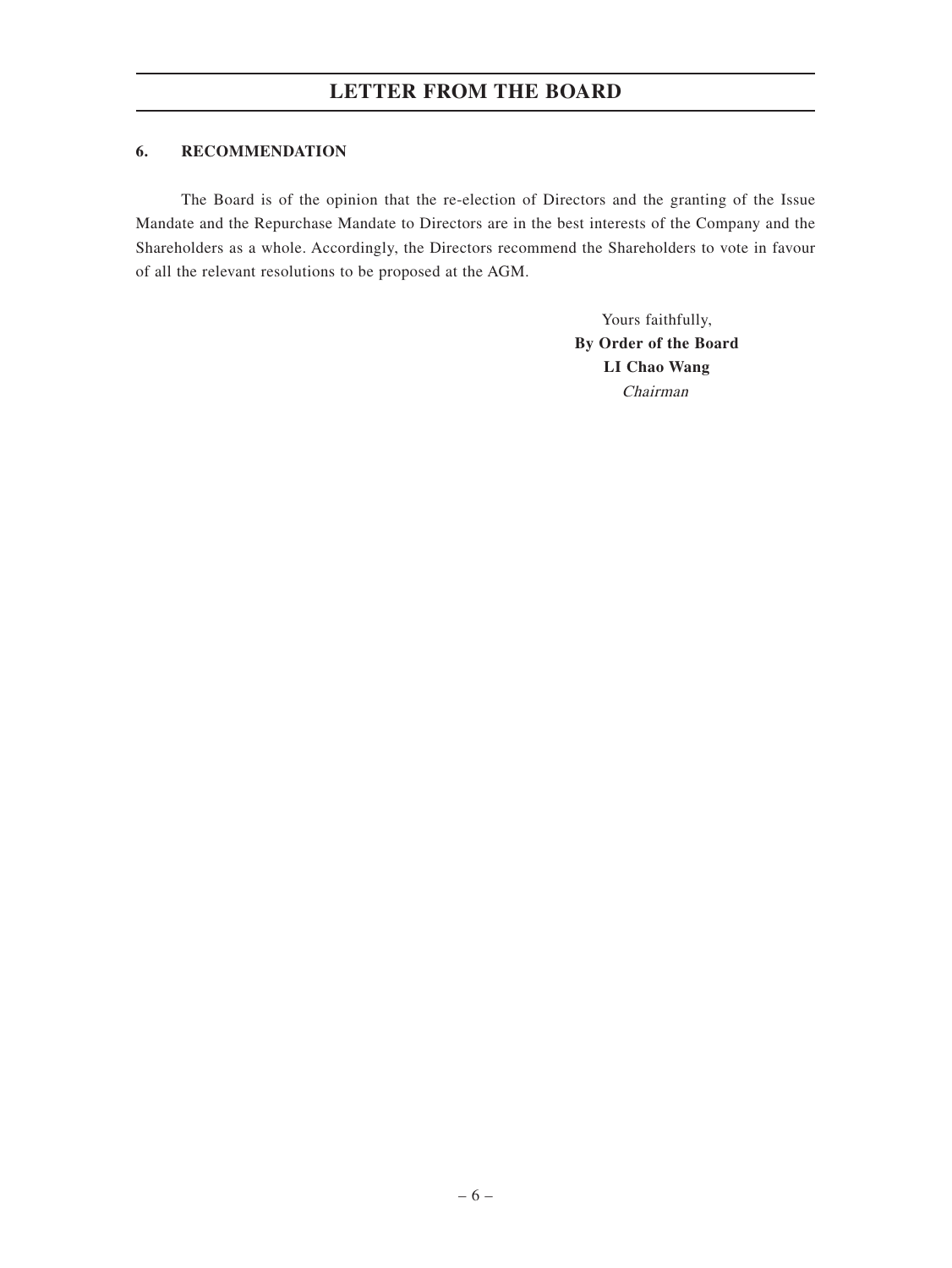The biographical and other details of the Directors proposed to be re-elected at the AGM are set out as follows:

**Mr. DONG Yi Ping(董義平)**, aged 55, was appointed as an Executive Director on 1 February 2000. Currently, Mr. DONG is also Chief Technology Officer – mainland China. Mr. DONG joined Vinda Paper (Guangdong) Company Limited in 1992. Mr. DONG has over 20 years of experience in equipment operations and safety, quality control, and research and development. Prior to joining the Group, he held several positions in two other paper manufacturing companies. Mr. DONG graduated from the Paper Manufacturing program of Tianjin University of Science and Technology (previously Tianjin Institute of Light Industry) in 1991 with a master's degree in Engineering.

Pursuant to his service agreement, the appointment of Mr. DONG is for a term of three years commencing from 1 April 2012 and his appointment would continue thereafter unless and until terminated by either party by giving at least three months notice in writing. Mr. DONG is subject to retirement by rotation and re-election at annual general meetings in accordance with the Articles of Association. Mr. DONG's existing remuneration is HK\$2,847,130 per annum, which is commensurate with his duties and responsibilities and is approved by the Board with reference to the prevailing market situation. Mr. DONG is entitled to a management bonus to be determined by the Remuneration Committee of the Company. A bonus of HK\$2,261,427 has been distributed to Mr. DONG for the financial year ended 31 December 2018. Mr. DONG is the Chief Technology Officer of the Company and a member of strategic development committee (the "**Strategic Development Committee**") and executive committee (the "**Executive Committee**") of the Company.

Mr. DONG has not held directorship in other listed company during the past three years. He is a director and shareholder of Fu An International Company Limited, a substantial Shareholder. Save as disclosed above, he does not have other relationships with any directors, senior management, or other substantial or controlling Shareholder(s) of the Company for the purpose of the Listing Rules.

As at the Latest Practicable Date, Mr. DONG has an interest in share options of the Company to subscribe for 240,000 Shares within the meaning of Divisions 7 and 8 of Part XV of the SFO.

There is no other matters relating to re-election of Mr. DONG that need to be brought to the attention of the Shareholders and there is no other information that are required to be disclosed pursuant to Rules  $13.51(2)(h)$  to  $13.51(2)(v)$  of the Listing Rules.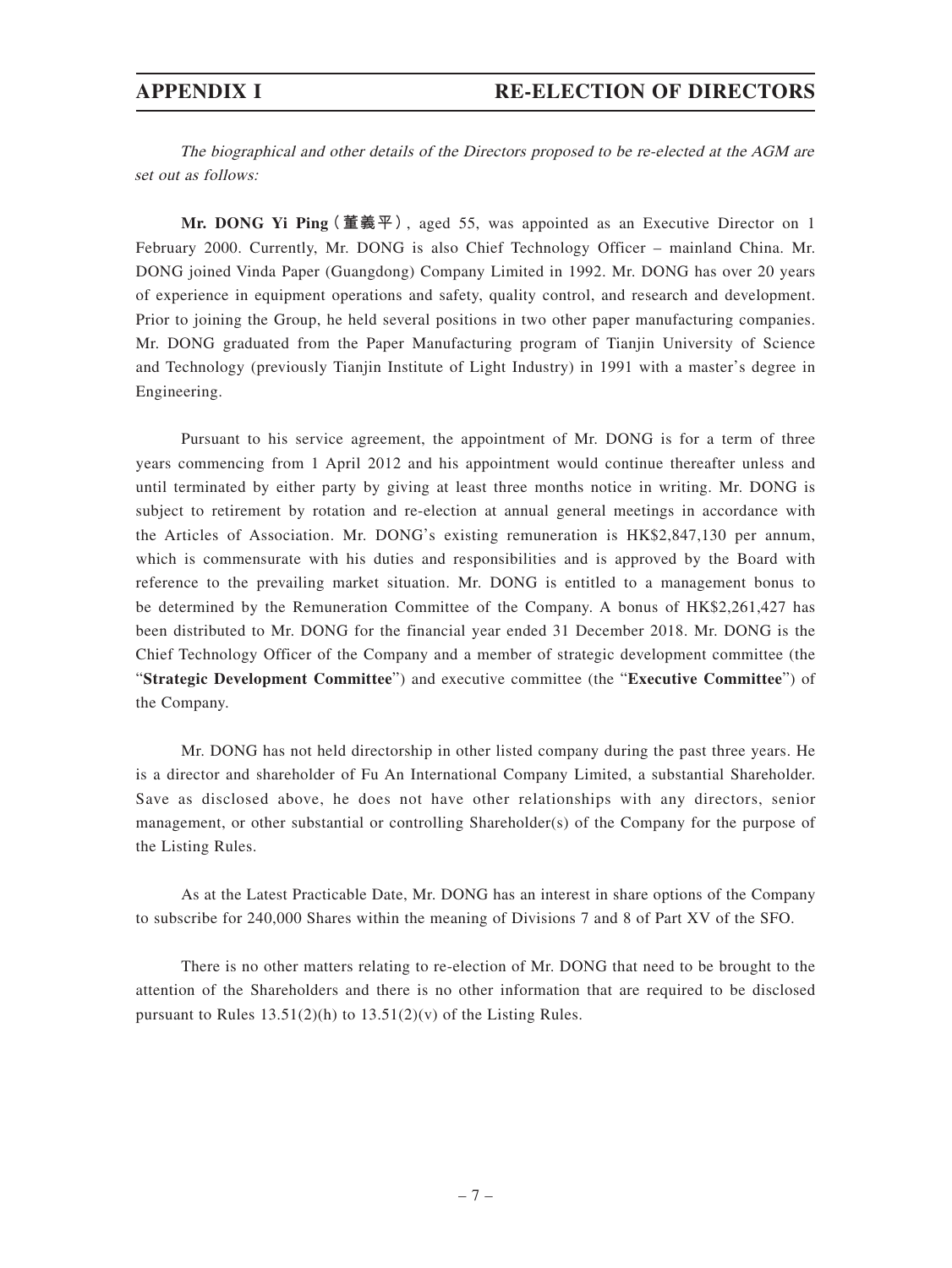**Mr. Carl Fredrik Stenson RYSTEDT**, aged 55, was appointed as a Non-Executive Director on 1 March 2017. He had been the alternate director to Mr. Ulf Olof Lennart SODERSTROM from 18 April 2016 to 28 February 2017. Mr. RYSTEDT is the Executive Vice President and Chief Financial Officer of Essity Aktiebolag (publ) ("**Essity**"), a leading global hygiene and health company, dedicated to improving well-being through leading hygiene and health solutions and is the controlling Shareholder of the Company. Before that Mr. RYSTEDT was the Executive Vice President and Chief Financial Officer of SCA Aktiebolag (publ) ("**SCA**") from 2014 to 2017. Prior to joining SCA, from 2008 to 2012, Mr. RYSTEDT was the Executive Vice President and Chief Financial Officer of Nordea Bank AB (publ) and the Country Senior Executive of Nordea Sweden. From 2001 to 2008, Mr. RYSTEDT was the Senior Vice President and Chief Financial Officer of Electrolux Group. Mr. RYSTEDT was the Chief Financial Officer of Sapa Group from 2000 to 2001 and was the head of business development of Sapa Group from 1998 to 1999. He is a Director (ined) in Vattenfall AB since 2017. Mr. RYSTEDT has a Master of Science degree in Business and Economics from the Stockholm School of Economics.

Pursuant to the appointment letter, the appointment of Mr. RYSTEDT is for a term of three years commencing from 1 March 2017 to 29 February 2020 and thereafter may be extended for such period as the Company and Mr. RYSTEDT agree in writing. Mr. RYSTEDT is subject to retirement by rotation and re-election at annual general meetings in accordance with the Articles of Association. Mr. RYSTEDT does not receive any remuneration from the Company and is not entitled to any bonus payment. Mr. RYSTEDT is a member of the audit committee (the "**Audit Committee**") and risk management committee (the "**Risk Management Committee**") of the Company.

As at Latest Practicable Date, Mr. RYSTEDT does not have any interest in the Shares within the meaning of Part XV of the SFO. Mr. RYSTEDT holds 16,200 Class B shares of Essity, a substantial Shareholder, representing 0.0023% of the capital of Essity as at the Latest Practicable Date.

Save as disclosed above, Mr. RYSTEDT has not held any directorships in any public listed companies in the past three years and are not connected with any Directors, senior management or substantial or controlling Shareholders of the Company for the purpose of the Listing Rules. There is no other matter relating to his re-election that need to be brought to the attention of the Shareholders and there is no other information that are required to be disclosed pursuant to Rules  $13.51(2)(h)$  to  $13.51(2)(v)$  of the Listing Rules.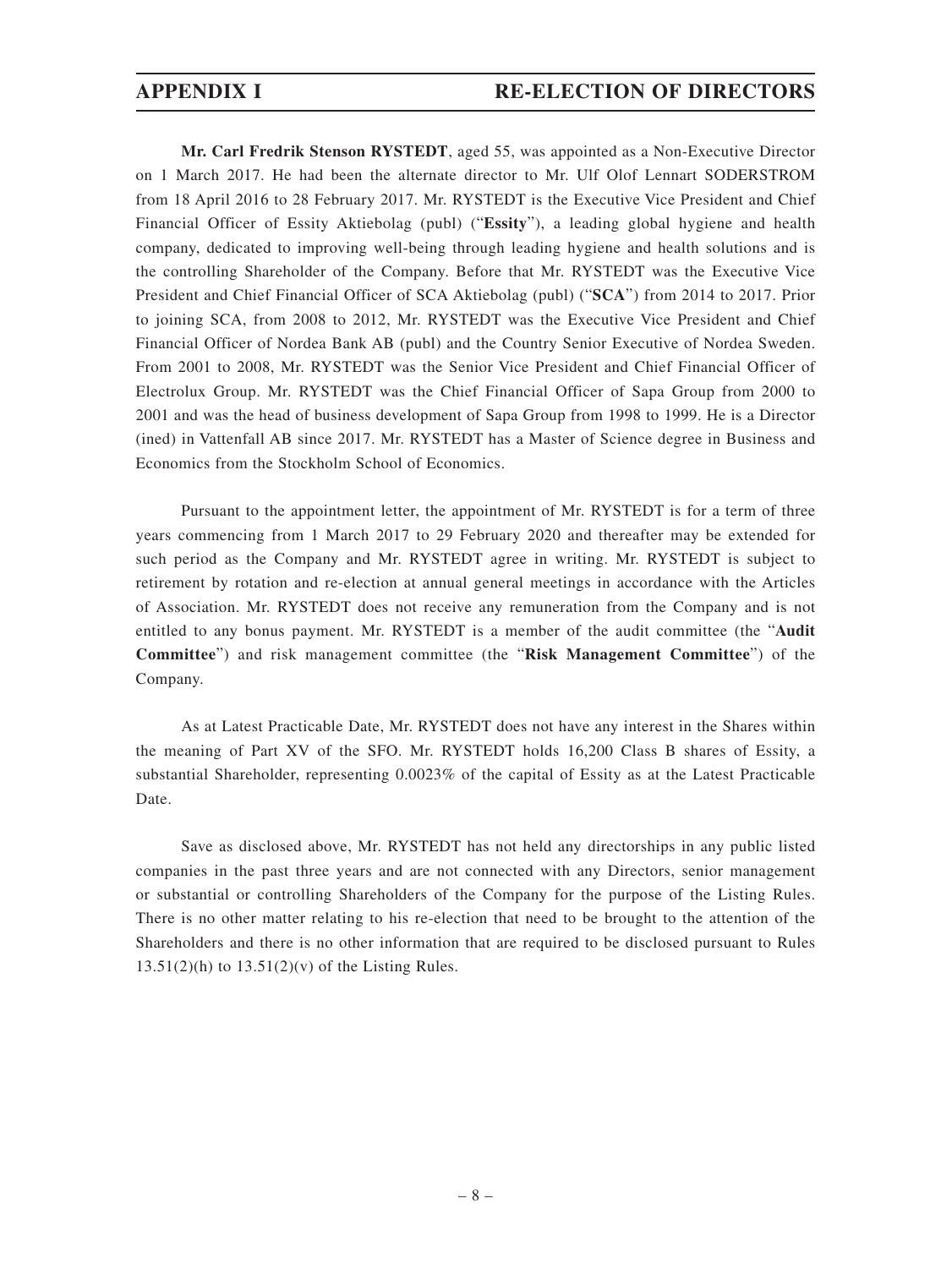**Mr. CHIA Yen On(謝鉉安)**, aged 68, was appointed as an Independent Non-Executive Director on 12 October 2015. Mr. CHIA was a Director from January 2001 to June 2007 and is the Chairman of STS Limited since 1992. He served as a Committee Member of Hong Kong Exchanges and Clearing Limited, Gold User Committee in 2017. In 2018, Mr. CHIA was appointed as a member of University of Sydney's Alumni Council. Mr. CHIA was the Investment Commissioner, Greater China to the Australian Consulate, Hong Kong from 1992 to 2003. Mr. CHIA has over 30 years of experience in management and sales with major multinational corporations. He provided consulting service for the Australian Federal Government for 12 years and has experience in over 100 merger and acquisition deals. Mr. CHIA graduated from University of Sydney with Bachelor of Science degree and has a Master of Science degree from University of New South Wales.

Pursuant to the appointment letter to be entered into by the Company and Mr. CHIA, the appointment of Mr. CHIA shall be for a term of three years and may be terminated by either party by giving at least one month's notice in writing. The appointment may be extended for such period as the Company and Mr. CHIA may agree in writing. Mr. CHIA is subject to retirement by rotation and re-election at annual general meetings in accordance with the Articles of Association. Mr. CHIA's existing remuneration is HK\$321,200 per annum, which is commensurate with his duties and responsibilities as an Independent Non-Executive Director and is approved by the Board with reference to the prevailing market situation. Mr. CHIA will not be entitled to any bonus payment. Mr. CHIA is a member of the Remuneration Committee, nomination committee (the "**Nomination Committee**") and Strategic Development Committee of the Company.

As at the Latest Practicable Date, Mr. CHIA dos not have any interest in the shares of the Company within the meaning of Part XV of the SFO. Save as disclosed above, Mr. CHIA has not held directorship in other listed company during the past three years. He has not previously held and is not holding any other position with the Company and its subsidiaries. He does not have other relationships with any Directors, senior management, or other substantial or controlling Shareholder(s) of the Company for the purpose of the Listing Rules. There is no other matters relating to his re-election that need to be brought to the attention of the Shareholders and there is no other information that are required to be disclosed pursuant to Rules  $13.51(2)(h)$  to  $13.51(2)(v)$  of the Listing Rules.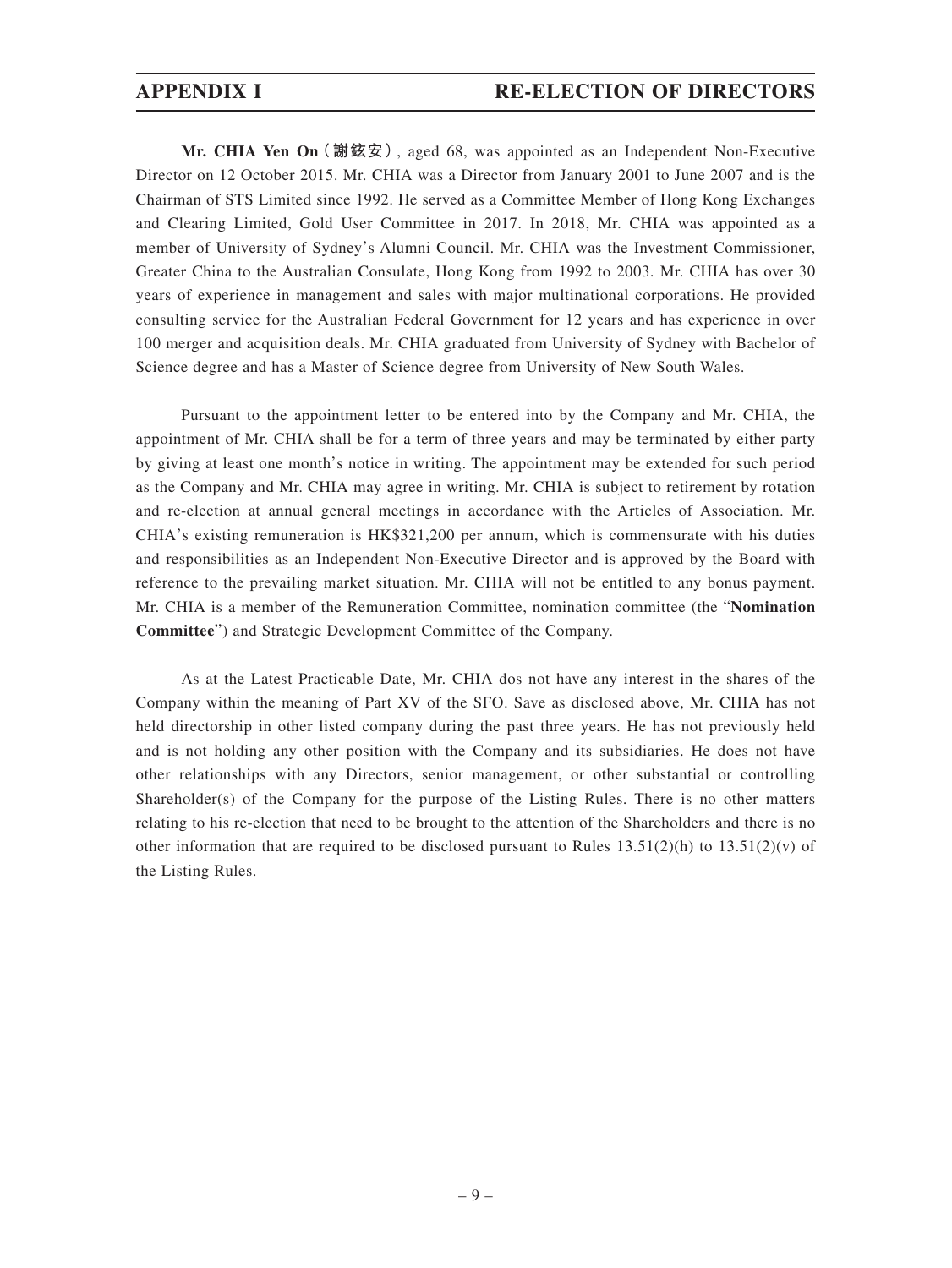**Mr. TSUI King Fai(徐景輝)**, aged 69, was appointed as an Independent Non-Executive Director on 19 June 2007. Mr. TSUI has over 30 years of experience in accounting, finance and investment management, particularly in investments in the PRC. He worked for two of the Big Four audit firms in the United States and Hong Kong and served in various public listed companies in Hong Kong in a senior capacity. Mr. TSUI is currently acting as an Independent Non-Executive Director of Lippo Limited, Lippo China Resources Limited, Hongkong Chinese Limited, China Aoyuan Property Group Limited and Newton Resources Ltd, all listed on the Main Board of the Stock Exchange. He was a Director and Senior Consultant of WAG Worldsec Corporate Finance Limited, a registered financial services company in Hong Kong. He graduated from the University of Houston, Texas, the United States and holds a master of Science in Accountancy degree and a bachelor of Business Administration degree with first class honors. Mr. TSUI is a fellow of the Hong Kong Institute of Certified Public Accountants, a member of the Chartered Accountants Australia and New Zealand and a member of the American Institute of Certified Public Accountants.

Pursuant to the appointment letter to be entered into by the Company and Mr. TSUI, the appointment of Mr. TSUI shall be for a term of three years and may be terminated by either party by giving at least one month's notice in writing. The appointment may be extended for such period as the Company and Mr. TSUI may agree in writing. Mr. TSUI is subject to retirement by rotation and re-election at annual general meetings in accordance with the Articles of Association. Mr. TSUI's existing remuneration is HK\$421,200 per annum, which is commensurate with his duties and responsibilities as an Independent Non-Executive Director and is approved by the Board with reference to the prevailing market situation. Mr. TSUI will not be entitled to any bonus payment. Mr. TSUI is the chairman of the Audit Committee and Remuneration Committee and a member of the Risk Management Committee of the Company.

As at the Latest Practicable Date, Mr. TSUI has an interest in share options of the Company to subscribe for 140,000 Shares within the meaning of Divisions 7 and 8 of Part XV of the SFO.

Save as disclosed above, Mr. TSUI has not held directorship in other listed company during the past three years. He has not previously held and is not holding any other position with the Company and its subsidiaries. He does not have other relationships with any Directors, senior management, or other substantial or controlling Shareholder(s) of the Company for the purpose of the Listing Rules.

There is no other matters relating to his re-election that need to be brought to the attention of the Shareholders and there is no other information that are required to be disclosed pursuant to Rules  $13.51(2)(h)$  to  $13.51(2)(v)$  of the Listing Rules.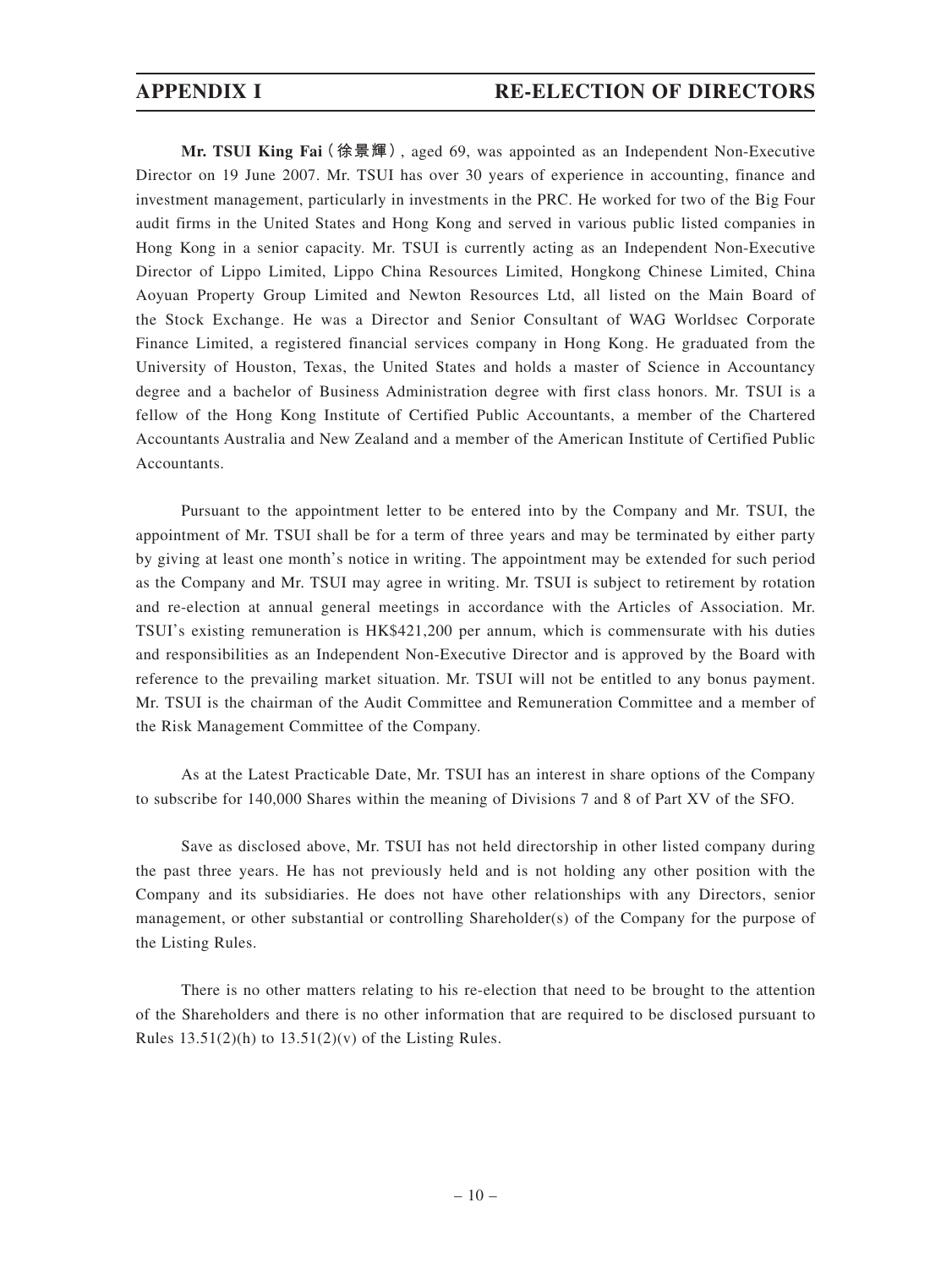### **Nomination policy and process for the Independent Non-Executive Directors**

The Nomination Committee and the Board have followed the Nomination Policy and Board Diversity Policy for the re-appointment of Mr. CHIA and Mr. TSUI as Independent Non-Executive Directors. In reviewing the structure of the Board, the Nomination Committee and the Board will consider the Board diversity from a number of aspects, including but not limited to gender, age, cultural and educational background, professional and qualifications, skills, knowledge, length of service and industry and regional experience. All Board appointments will be based on meritocracy, and candidates will be considered against criteria including talents, skills and experience as may be necessary for the operation of the Board as a whole, with a view to maintaining a sound balance of the Board's composition.

Mr. CHIA has over 30 years of experience in management and sales with major multinational corporations as well as experience in over 100 merger and acquisition deals.

The Nomination Committee and the Board consider that Mr. CHIA possesses the basic knowledge of operations of listed and multinational companies, has the relevant working experiences in management, sales, merger and acquisition and other experiences necessary for serving as an Independent Non-Executive Director. The Nomination Committee and the Board also consider Mr. CHIA is able to devote sufficient time and attention to perform the duties as an Independent Non-Executive Director. Moreover, Mr. CHIA has confirmed his independence pursuant to Rule 3.13 of the Listing Rules. The Nomination Committee and the Board also consider that Mr. CHIA meets the independence guidelines set out in Rule 3.13 of the Listing Rules and is independent in accordance with the terms of the guidelines.

The election of Mr. CHIA as an Independent Non-Executive Director will continue to further replenish the valuable knowledge of the Board in management, sales, merger and acquisition. As such, the Nomination Committee proposed the re-appointment of Mr. CHIA to the Board for it to recommend to the Shareholders for re-election at the AGM. The Board believes his re-election is in the best interests of the Company and its Shareholders as a whole and therefore he should be reelected.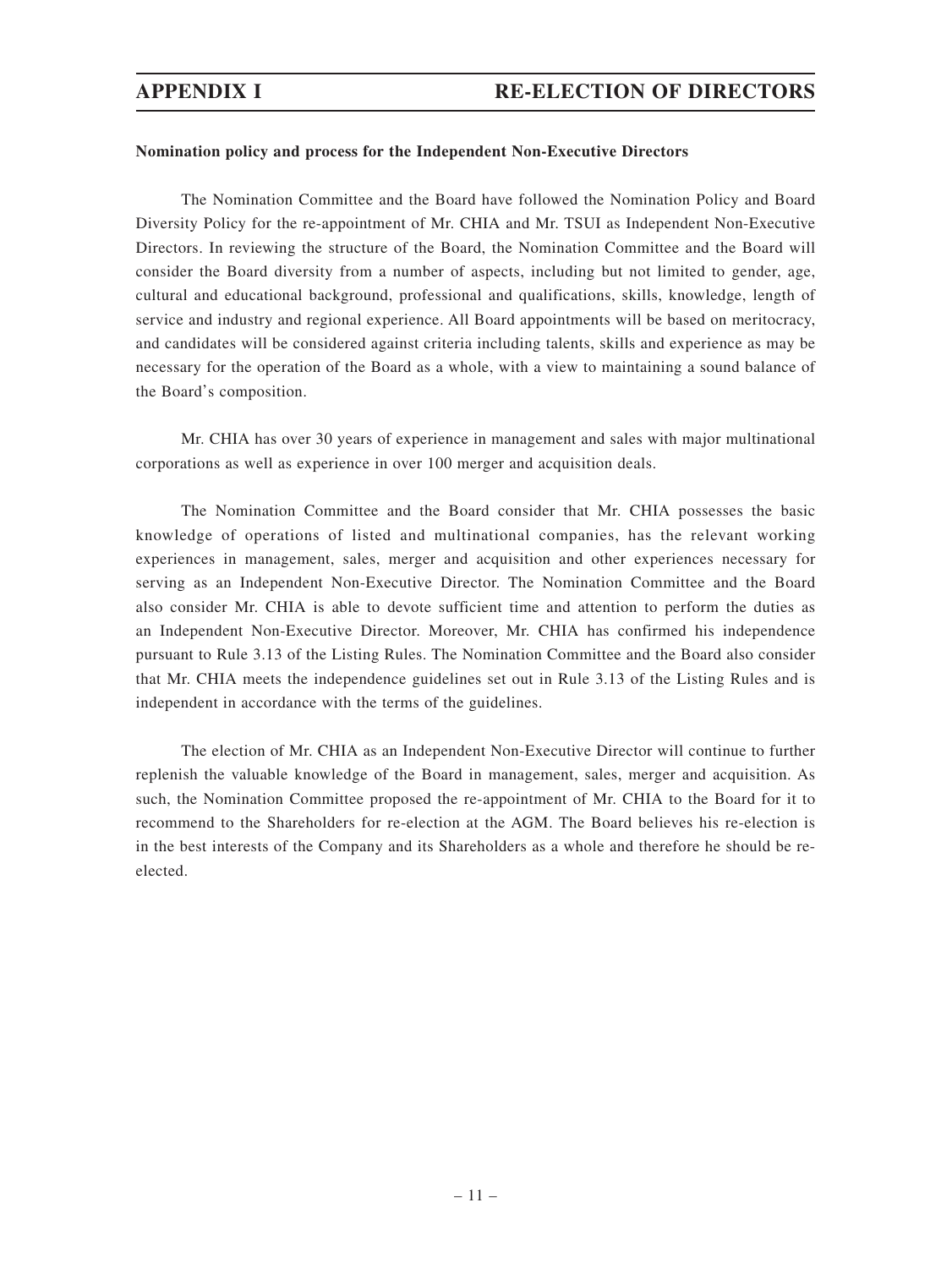Mr. TSUI has served as an Independent Non-Executive Director for more than nine years. Notwithstanding such a long continuous period of his holding office as an Independent Non– Executive Director, given that he has confirmed in writing to the Company of his independence with reference to various matters set out in Rule 3.13 of the Listing Rules, the Nomination Committee and the Board are satisfied with his independence and believes he is still independent. The Nomination Committee and the Board are of the view that he has over 30 years of experience in accounting, finance and investment management, particularly in investments in the PRC and is able to devote sufficient time and attention to perform the duties as an Independent Non-Executive Director. The election of Mr. TSUI as an Independent Non-Executive Director will continue to further replenish the professional knowledge of the Board in accounting, finance and investment management and enhance the accounting, finance and investment management standard of the Company. As such, the Nomination Committee proposed the re-appointment of Mr. TSUI to the Board for it to recommend to the Shareholders for re-election at the AGM. The Board believes his re-election is in the best interests of the Company and its Shareholders as a whole and therefore he should be re-elected. Pursuant to Code Provision A.4.3 of the Corporate Governance Code set out in Appendix 14 of the Listing Rules, such re-election will be subject to a separate resolution to be approved by the Shareholders at the AGM.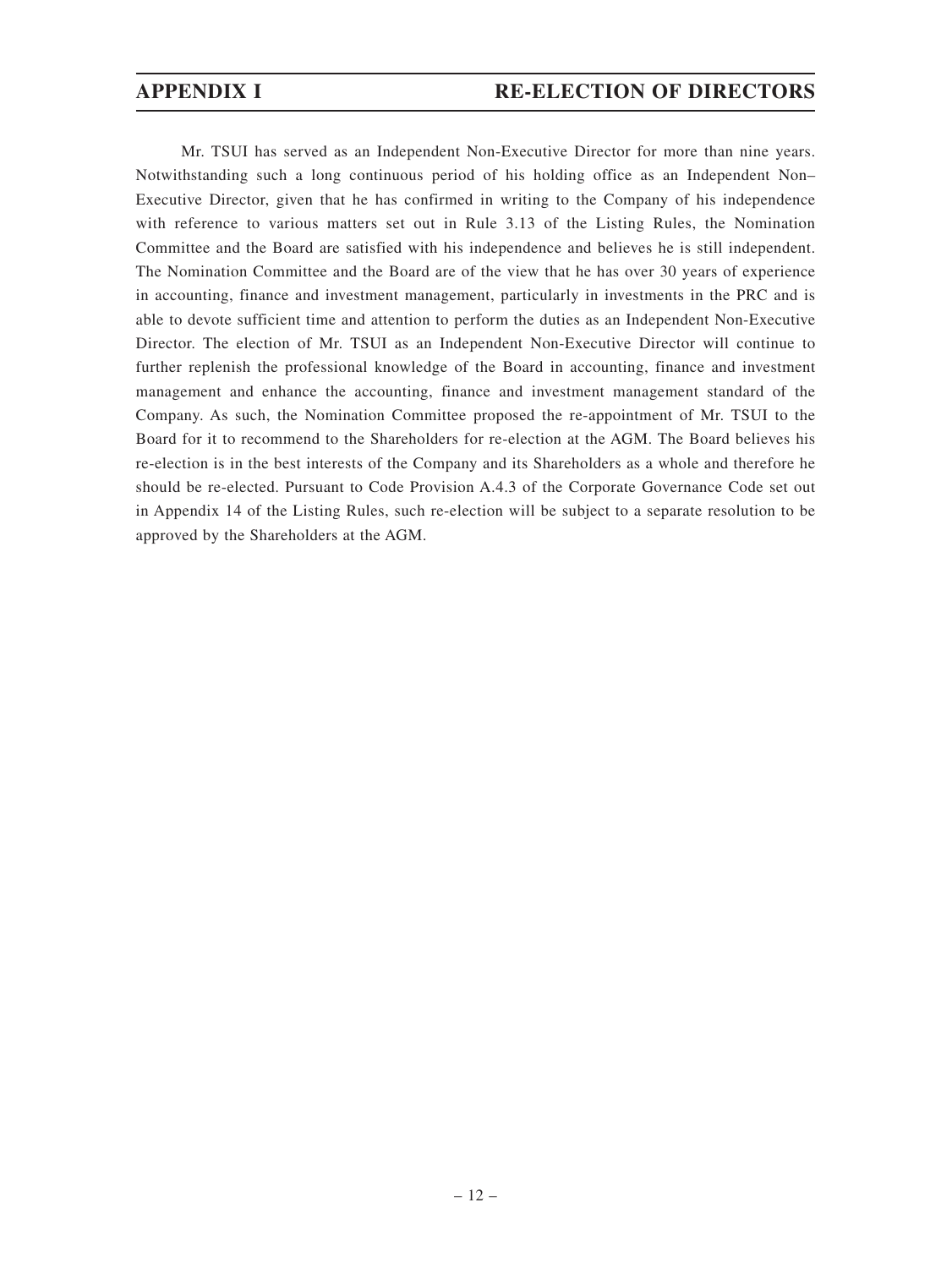This appendix serves as an explanatory statement, as required by the Listing Rules, to provide requisite information to Shareholders for their consideration of the proposed Repurchase Mandate.

### **REASONS FOR REPURCHASE MANDATE**

Whilst the Directors do not presently intend to repurchase any Shares, they believe that the flexibility afforded by the mandate granted to them if the ordinary resolution no. 6 set out in the notice of AGM is passed would be beneficial to the Company and the Shareholders. Trading conditions on the Stock Exchange have sometimes been volatile in recent years and if there are occasions in the future when Shares are being traded at a discount to their underlying value, the ability of the Company to repurchase Shares can be beneficial to those Shareholders who retain their investment in the Company since this may, depending on the circumstances, result in increases to the fully diluted net assets and/or earnings per Share and will only be made when the Directors believe that such a repurchase will benefit the Company and the Shareholders.

### **SHARE CAPITAL**

As at the Latest Practicable Date, the total issued share capital of the Company is 1,194,997,373 fully paid-up ordinary Shares of HK\$0.10 each.

The exercise of the Repurchase Mandate up to 10% limit would enable the Company to repurchase 119,499,737 Shares.

### **SOURCE OF FUNDS FOR REPURCHASES**

In repurchasing Shares, the Company may only apply funds entirely from the Company's available cash flow or working capital facilities, which will be funded legally available for such purpose in accordance with its Memorandum and Articles of Association of the Company and the applicable laws of the Cayman Islands. Such funds include but are not limited to the Company's profits available for distribution.

Whilst the Repurchase Mandate, if exercised in full, may have a material adverse impact on the working capital or gearing position of the Company, the Directors expect to exercise such mandate if and to such extent only as they are satisfied that the exercise thereof will not have such a material adverse impact.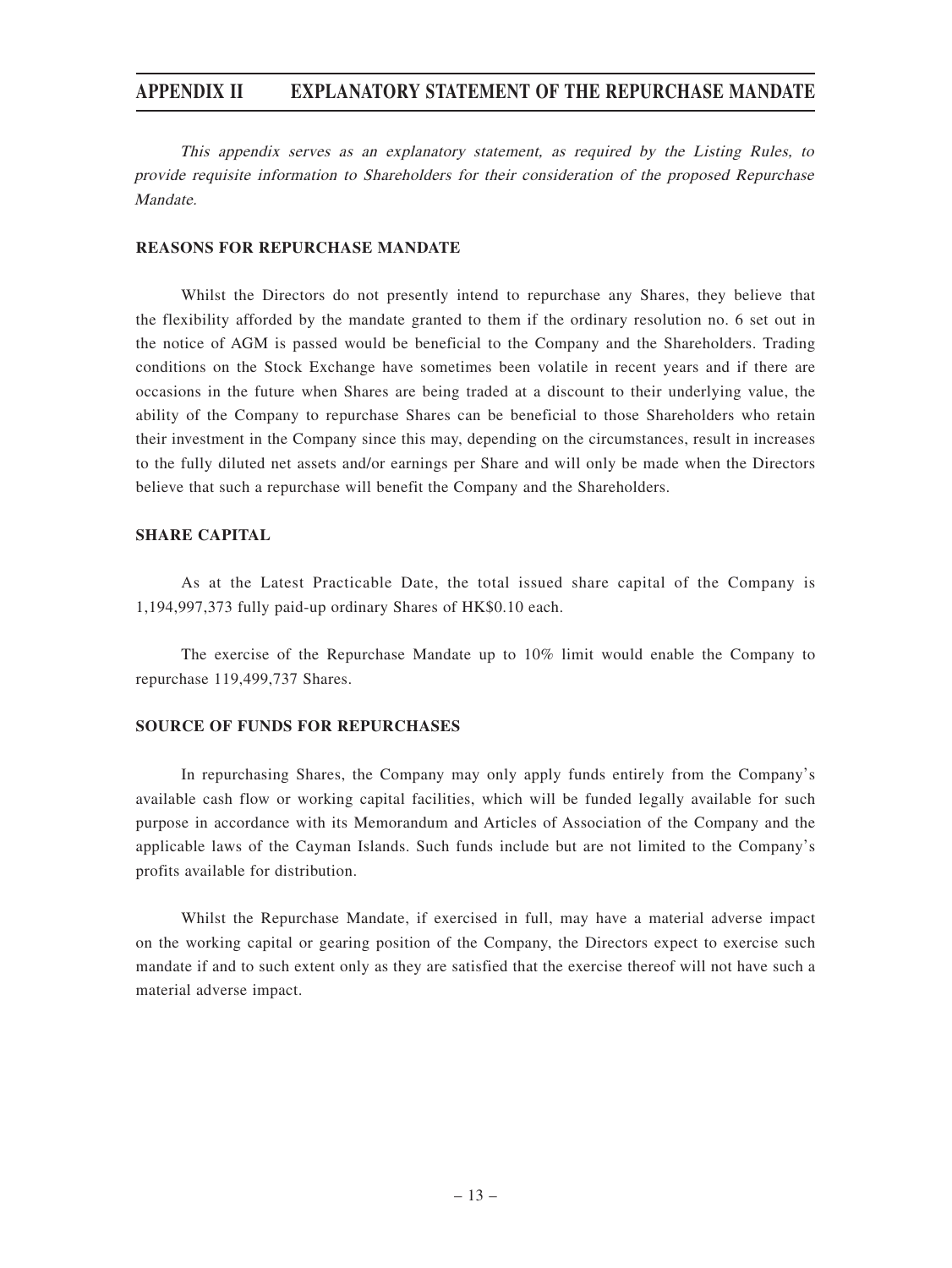### **UNDERTAKING**

The Directors have undertaken to the Stock Exchange to exercise the power of the Company to make repurchases pursuant to Repurchase Mandate in accordance with the Listing Rules and the laws of the Cayman Islands and in accordance with the regulations set out in the Memorandum and Articles of Association of the Company.

None of the Directors nor, to the best of their knowledge having made all reasonable enquiries, any of their close associates, presently intend to sell any Shares to the Company upon an exercise of the Repurchase Mandate in the event that the latter is granted by the Shareholders.

The Company has not been notified by any core connected persons of the Company that they have a present intention to sell any Shares to the Company, or that they have undertaken not to sell any Shares held by them to the Company, in the event that Repurchase Mandate is granted by the Shareholders.

### **TAKEOVERS CODE**

If as a result of share repurchase by the Company a Shareholder's proportionate interest in voting rights of the Company increases, such increase will be treated as an acquisition for the purpose of the Takeovers Code. Accordingly, a Shareholder, or group of Shareholders acting in concert, could obtain or consolidate control of the Company and become obliged to make a mandatory general offer in accordance with Rules 26 and 32 of the Takeovers Code.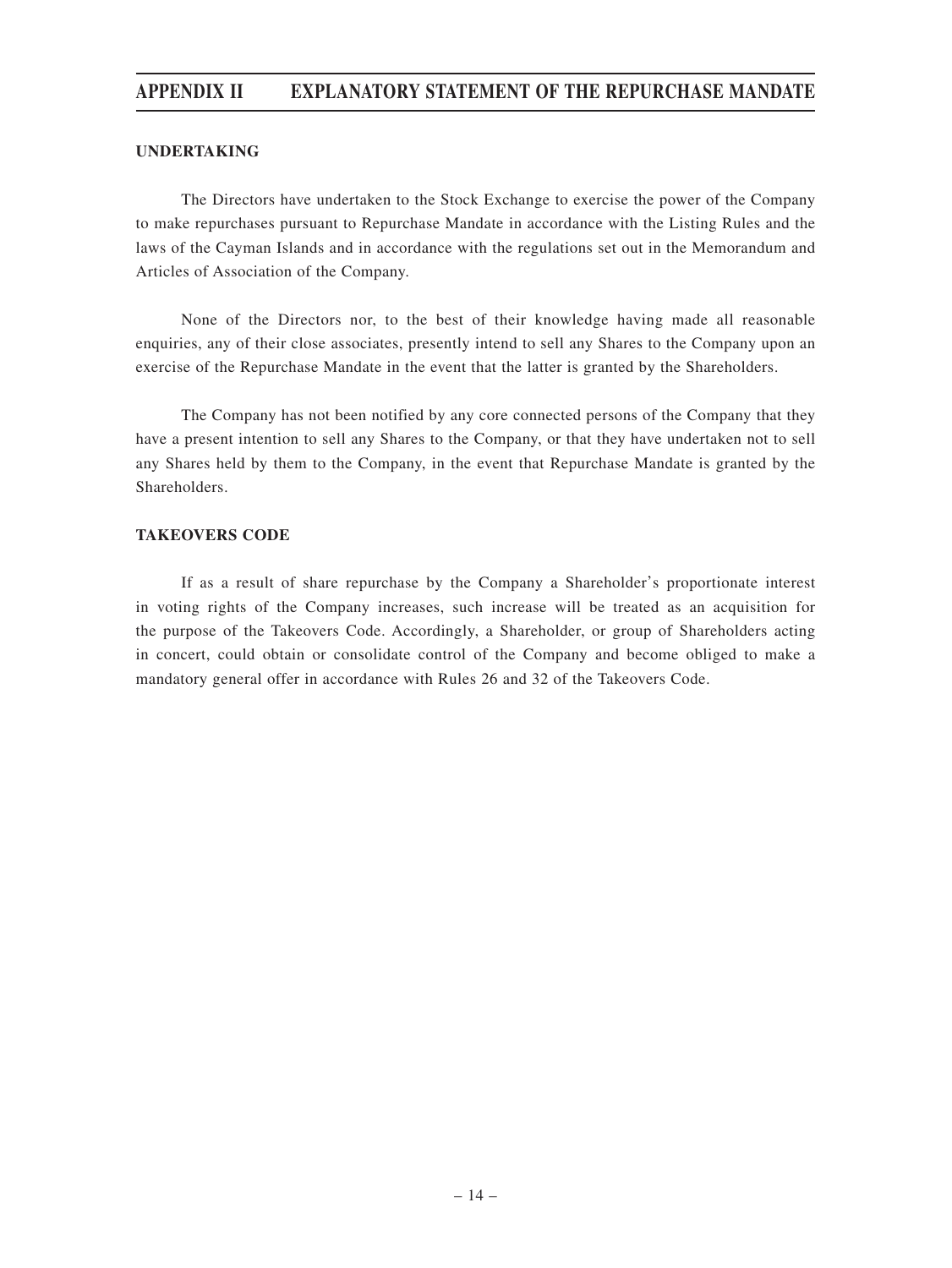As at the Latest Practicable Date and to the best of knowledge and belief of the Company, the following Shareholders were directly or indirectly interested in 10% or more of the number of issued ordinary shares that carry a right to vote in all circumstances at general meetings of the Company:

|                                |               |                            |                            |              |              | Approximate              |
|--------------------------------|---------------|----------------------------|----------------------------|--------------|--------------|--------------------------|
|                                |               |                            |                            |              | Approximate  | percentage               |
|                                |               |                            |                            |              | percentage   | $(\%)$ of                |
|                                |               |                            |                            |              | $(\%)$ of    | issued share             |
|                                |               | Personal                   | Corporate                  |              | issued share | capital if the           |
|                                |               | interests                  | <i>interests</i>           |              | capital as   | Repurchase               |
|                                |               | (held as                   | (interests of              |              | at Latest    | Mandate                  |
| Name of substantial            |               | beneficial                 | controlled                 | <b>Total</b> | Practicable  | is fully                 |
| shareholder                    |               | owner)                     | corporations)              | interests    | $Date^{(1)}$ | exercised <sup>(1)</sup> |
| <b>Essity Group Holding BV</b> | <b>Shares</b> | 620,737,112 <sup>(2)</sup> | $\qquad \qquad -$          | 620,737,112  | 51.94        | 57.72                    |
| Essity Aktiebolag (publ)       | <b>Shares</b> |                            | 620,737,112 <sup>(2)</sup> | 620,737,112  | 51.94        | 57.72                    |
| Fu An International            |               |                            |                            |              |              |                          |
| Company Limited                | <b>Shares</b> | 271,341,581(3)             |                            | 271,341,581  | 22.71        | 25.23                    |
| Sentential Holdings Limited    | <b>Shares</b> |                            | $271,341,581^{(3)}$        | 271,341,581  | 22.71        | 25.23                    |
| LI Chao Wang                   | <b>Shares</b> | 300,000                    | $271,341,581^{(3)}$        | 271,641,581  | 22.73        | 25.26                    |

Notes:

- 1. Actual percentages may not equal to the stated figures due to rounding.
- 2. Essity Group Holding BV is wholly-owned by Essity Aktiebolag (publ), a company whose shares are quoted and traded on NASDAQ OMX Stockholm, and as American Depository Receipts (ADR level 1) in the United States through Deutsche Bank. Essity Aktiebolag (publ) is deemed to be interested in the 620,737,112 Shares in the Company held by Essity Group Holding BV for the purpose of Part XV of the SFO.
- 3. Fu An International Company Limited is held as to 74.21% by Sentential Holdings Limited, 15.79% by Join Pride International Limited and 10.00% by Daminos Management Limited. The entire issued share capital of Sentential Holdings Limited, Join Pride International Limited and Daminos Management Limited are held by each of LI Chao Wang, YU Yi Fang and DONG Yi Ping, respectively. Sentential Holdings Limited is deemed to be interested in the 271,341,581 Shares in the Company held by Fu An International Company Limited for the purpose of Part XV of the SFO. LI Chao Wang is deemed to be interested in the 271,341,581 Shares in the Company held by Fu An International Company Limited for the purpose of Part XV of the SFO.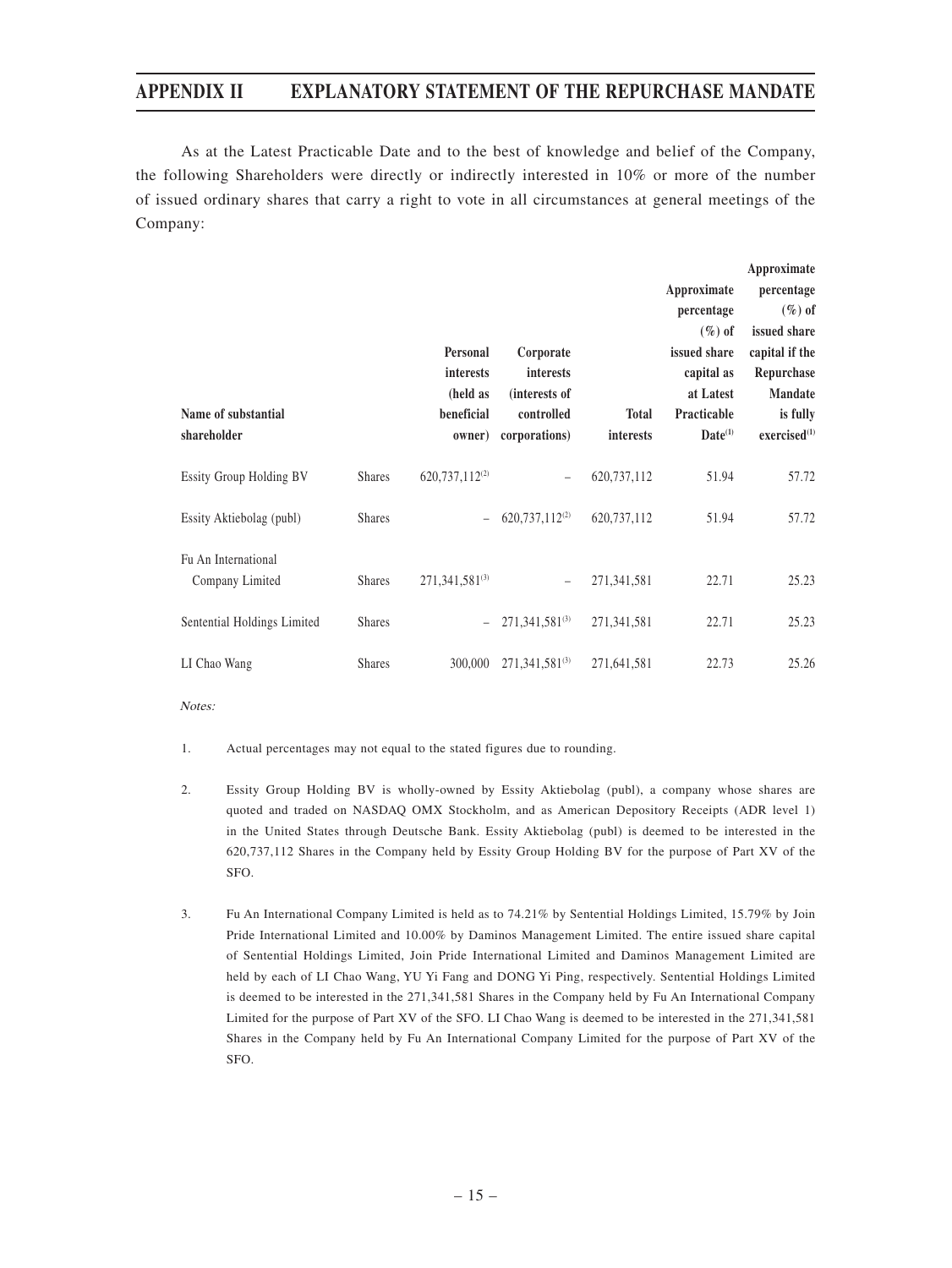In the event that the Directors exercised in full the power to repurchase Shares in accordance with the terms of the ordinary resolution no. 6 to be proposed at the AGM, the aforesaid interests of the abovementioned substantial Shareholders in the issued share capital of the Company would be proportionally increased as set out above. Such increase will not give rise to an obligation to make a mandatory general offer under the Takeovers Code.

The Directors have no intention to repurchase Shares which would result in the number of Shares in the hands of public falling below the prescribed minimum percentage of 25%.

### **MARKET PRICE**

The highest and lowest traded market prices for Shares recorded on the Stock Exchange during each of the twelve months preceding the Latest Practicable Date were as follows:

|                                           | <b>Highest</b> | Lowest |
|-------------------------------------------|----------------|--------|
|                                           | HK\$           | HK\$   |
| 2018                                      |                |        |
| March                                     | 15.80          | 13.80  |
| April                                     | 13.82          | 12.60  |
| May                                       | 14.62          | 12.90  |
| June                                      | 14.42          | 13.42  |
| July                                      | 14.82          | 12.60  |
| August                                    | 14.36          | 13.00  |
| September                                 | 13.88          | 12.56  |
| October                                   | 13.34          | 10.96  |
| November                                  | 13.54          | 11.00  |
| December                                  | 13.72          | 11.82  |
|                                           |                |        |
| 2019                                      |                |        |
| January                                   | 14.00          | 11.98  |
| February                                  | 16.00          | 13.78  |
| March (up to the Latest Practicable Date) | 15.98          | 15.60  |

### **SHARES REPURCHASES MADE BY THE COMPANY**

No repurchases of Shares (whether on the Stock Exchange or otherwise) have been made by the Company in the six months preceding the Latest Practicable Date.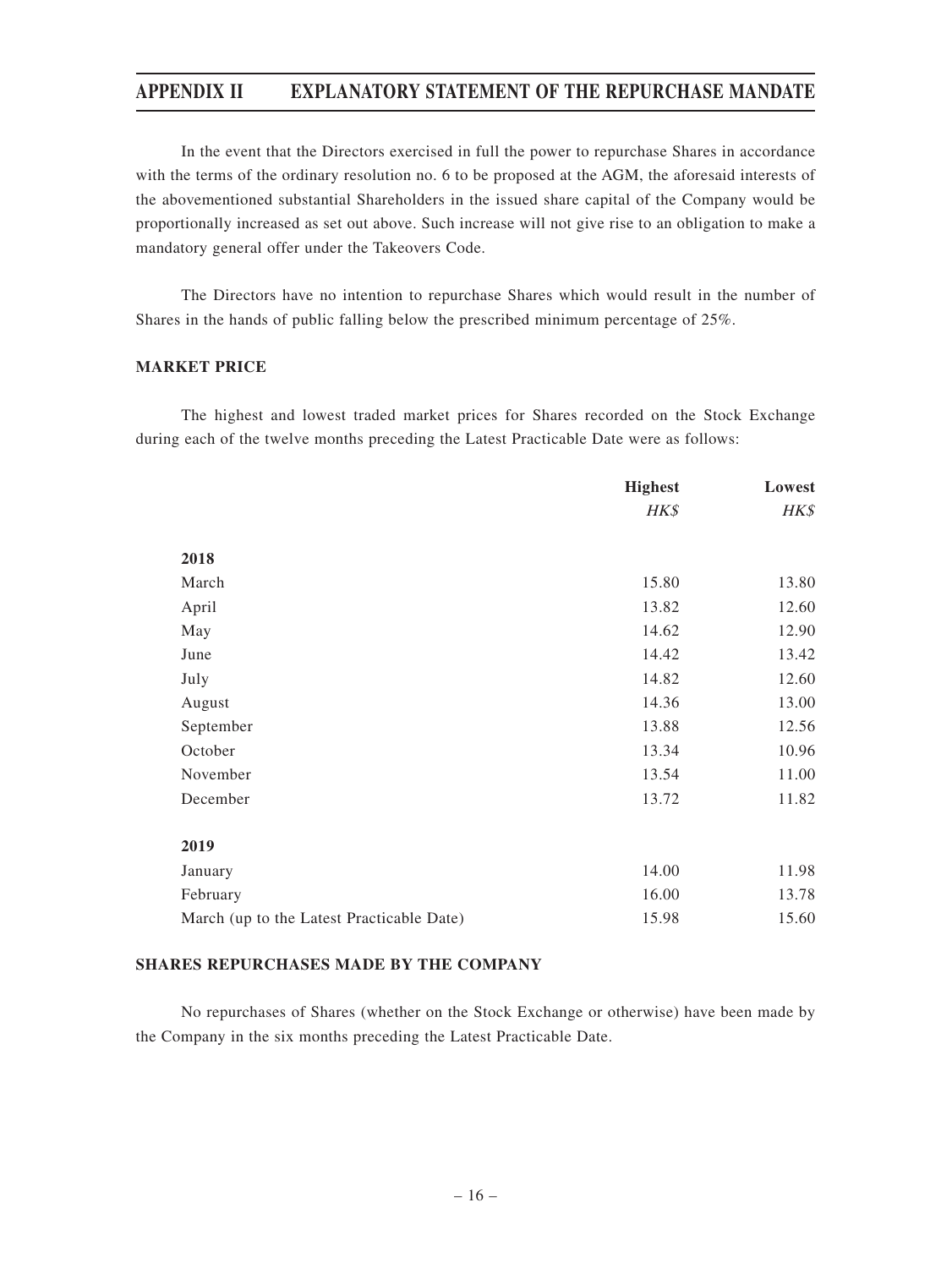

# **Vinda International Holdings Limited 維達國際控股有限公司**

*(Incorporated in the Cayman Islands with limited liability)* **(Stock code: 3331)**

**NOTICE IS HEREBY GIVEN THAT** the Annual General Meeting (the "**AGM**") of Vinda International Holdings Limited (the "**Company**") will be held at Garden Rooms, Level 2, The Royal Garden, 69 Mody Road, Tsimshatsui East, Kowloon, Hong Kong on Wednesday, 10 April 2019 at 10:00 a.m. for the following purposes:

- 1. To receive and consider the audited financial statements and the reports of the directors (the "**Directors**") and auditors of the Company for the year ended 31 December 2018;
- 2. To declare a final dividend for the year ended 31 December 2018;
- 3. (a) To re-elect Mr. DONG Yi Ping as an Executive Director;
	- (b) To re-elect Mr. Carl Fredrik Stenson RYSTEDT as a Non-Executive Director;
	- (c) To re-elect Mr. CHIA Yen On as an Independent Non-Executive Director;
	- (d) To re-elect Mr. TSUI King Fai, who has served more than nine years since June 2007, as an Independent Non-Executive Director; and
	- (e) To authorise the board of Directors to fix the remuneration of the Directors;
- 4. To re-appoint PricewaterhouseCoopers as auditors of the Company and to authorise the board of Directors to fix their remuneration;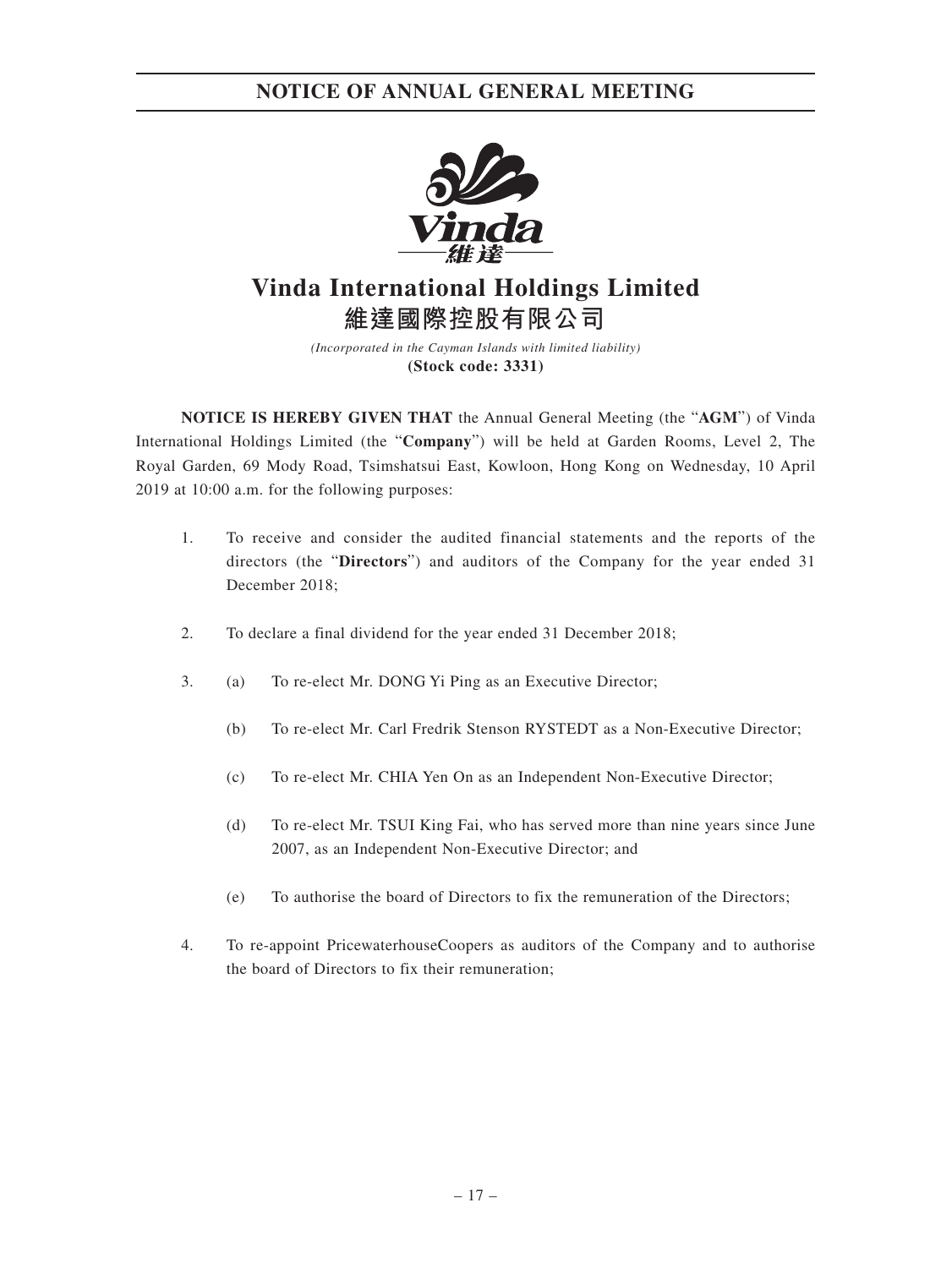5. As special business, to consider and, if thought fit, pass with or without amendments, the following resolution as an Ordinary Resolution:

### "**THAT**

- (a) subject to paragraph (c) below, pursuant to the Rules Governing the Listing of Securities on The Stock Exchange of Hong Kong Limited as amended from time to time, the exercise by the Directors during the Relevant Period (as hereinafter defined) of all the powers of the Company to allot, issue and deal with additional shares in the capital of the Company and to make or grant offers, agreements and options which would or might require the exercise of such power be and is hereby generally and unconditionally approved;
- (b) the approval in paragraph (a) shall authorise the Directors during the Relevant Period to make or grant offers, agreements and options which would or might require the exercise of such power after the end of the Relevant Period;
- (c) the aggregate number of shares allotted or agreed conditionally or unconditionally to be allotted (whether pursuant to an option or otherwise) by the Directors pursuant to the approval in paragraph (a) above, otherwise than pursuant to (i) a Rights Issue (as hereinafter defined) or (ii) an issue of shares upon the exercise of the subscription rights under any option scheme or similar arrangement for the time being adopted for the grant or issue to officers and/ or employees of the Company and/or any of its subsidiaries of shares or rights to acquire shares of the Company or (iii) the exercise of rights of subscription or conversion under the terms of any warrants issued by the Company or any securities which are convertible into shares of the Company or (iv) any script dividend or similar arrangement providing for the allotment of shares in lieu of the whole or part of a dividend on shares of the Company pursuant to the Articles of Association of the Company from time to time, shall not exceed 20 per cent. of the aggregate total number of the issued shares of the Company as at the date of passing this Resolution and the said approval shall be limited accordingly; and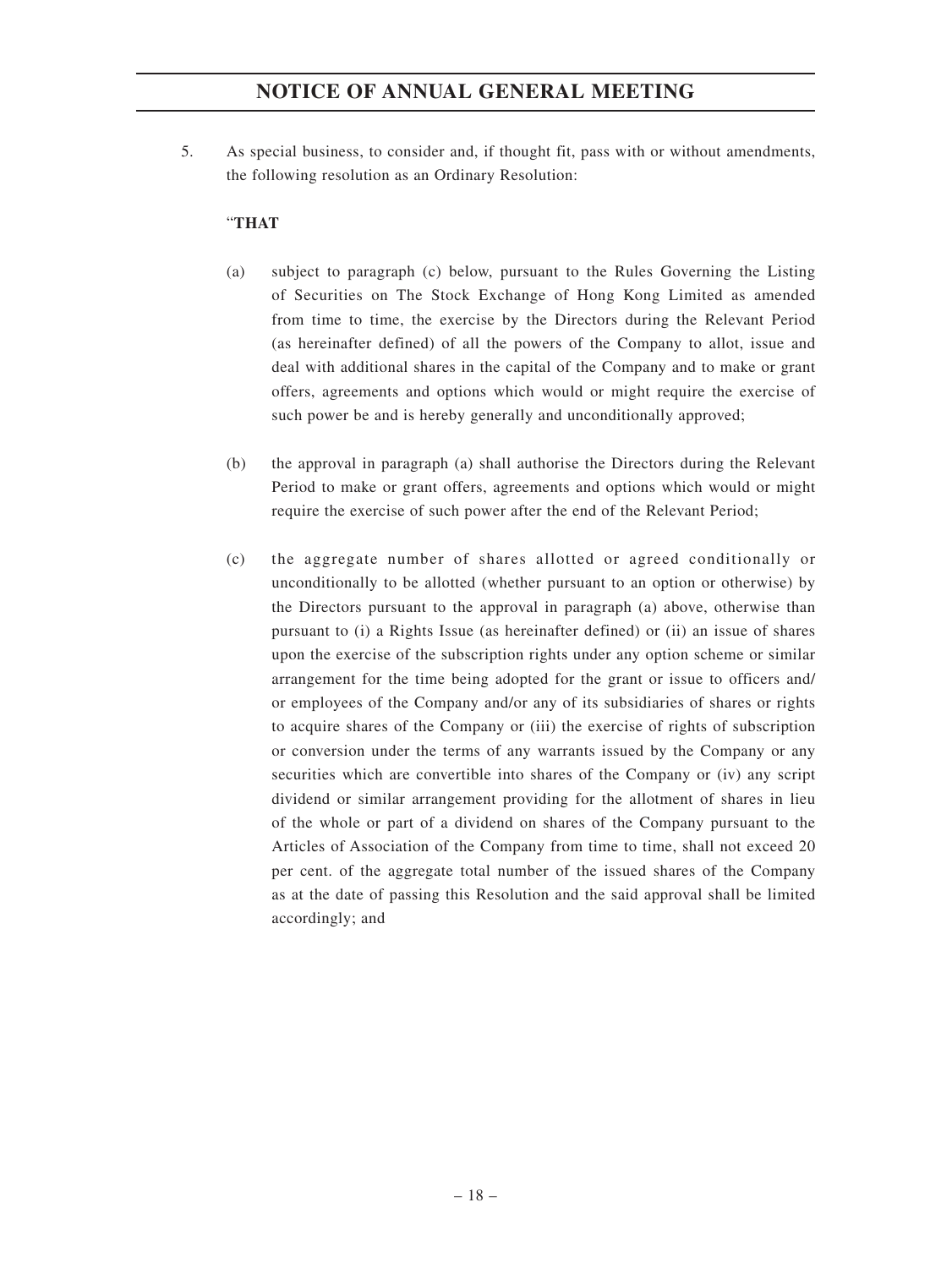(d) for the purpose of this Resolution:

"Relevant Period" means the period from the passing of this Resolution until whichever is the earliest of:

- (i) the conclusion of the next annual general meeting of the Company;
- (ii) the expiration of the period within which the next annual general meeting of the Company is required by the Articles of Association of the Company or by any applicable laws to be held; or
- (iii) the passing of an ordinary resolution by shareholders of the Company in general meeting revoking or varying the authority given to the Directors by this Resolution; and

"Rights Issue" means an offer of shares open for a period fixed by the Directors to holders of shares whose names appear on the register of members of the Company on a fixed record date in proportion to their then holdings of such shares (subject to such exclusion or other arrangements as the Directors may deem necessary or expedient in relation to fractional entitlements or having regard to any restrictions or obligations under the laws of, or the requirements of any recognised regulatory body or any stock exchange in, any territory applicable to the Company)."

6. As special business, to consider and, if thought fit, pass with or without amendments, the following resolution as an Ordinary Resolution:

### "**THAT**

(a) subject to paragraph (b) below, the exercise by the Directors during the Relevant Period (as hereinafter defined) of all powers of the Company to repurchase securities of the Company on The Stock Exchange of Hong Kong Limited or on any other stock exchange on which the securities of the Company may be listed and is recognised by the Securities and Futures Commission and The Stock Exchange of Hong Kong Limited for this purpose, subject to and in accordance with all applicable laws and/or the requirements of the Rules Governing the Listing of Securities on The Stock Exchange of Hong Kong Limited or of any other stock exchange as amended from time to time, be and is hereby generally and unconditionally approved;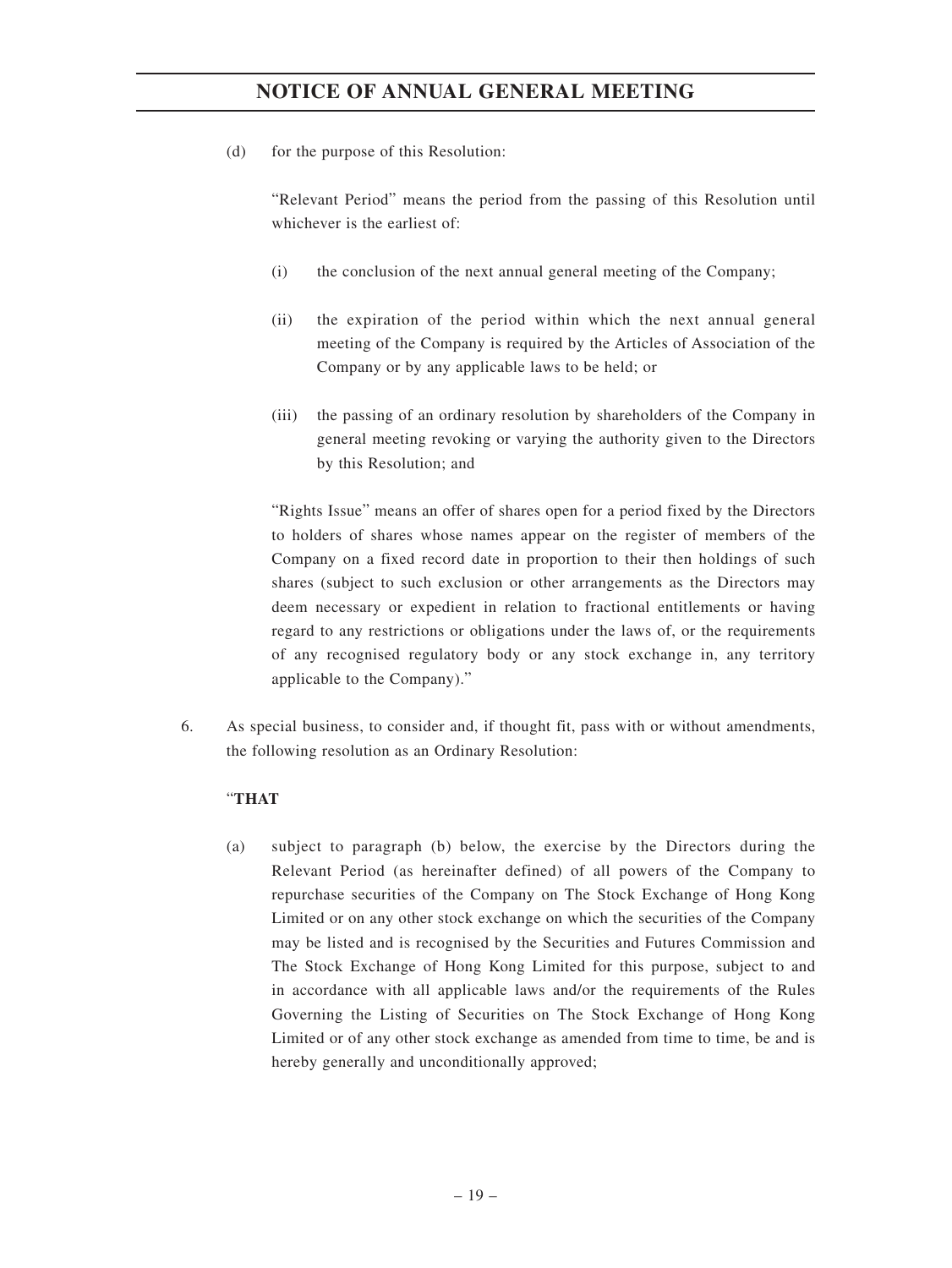- (b) the aggregate number of the shares repurchased by the Company pursuant to paragraph (a) above during the Relevant Period shall not exceed 10 per cent. of the aggregate total number of the issued shares of the Company as at the date of passing this Resolution and the authority pursuant to paragraph (a) above shall be limited accordingly; and
- (c) for the purpose of this Resolution, "Relevant Period" means the period from the passing of this Resolution until whichever is the earliest of:
	- (i) the conclusion of the next annual general meeting of the Company;
	- (ii) the expiration of the period within which the next annual general meeting of the Company is required the Articles of Association of the Company or by any applicable laws to be held; or
	- (iii) the passing of an ordinary resolution by shareholders of the Company in general meeting revoking or varying the authority given to the Directors by this Resolution."
- 7. As special business, to consider and, if thought fit, pass with or without amendments the following resolution as an Ordinary Resolution:

"**THAT** power be given to the Directors to add the number of shares purchased by the Company pursuant to the general mandate referred to in Resolution 6 set out in this notice to the 20 per cent. general mandate to issue new shares referred to in Resolution 5 set out in this notice."

8. To transact any other business.

By Order of the Board **TAN Yi Yi** Company Secretary

Hong Kong, 11 March 2019